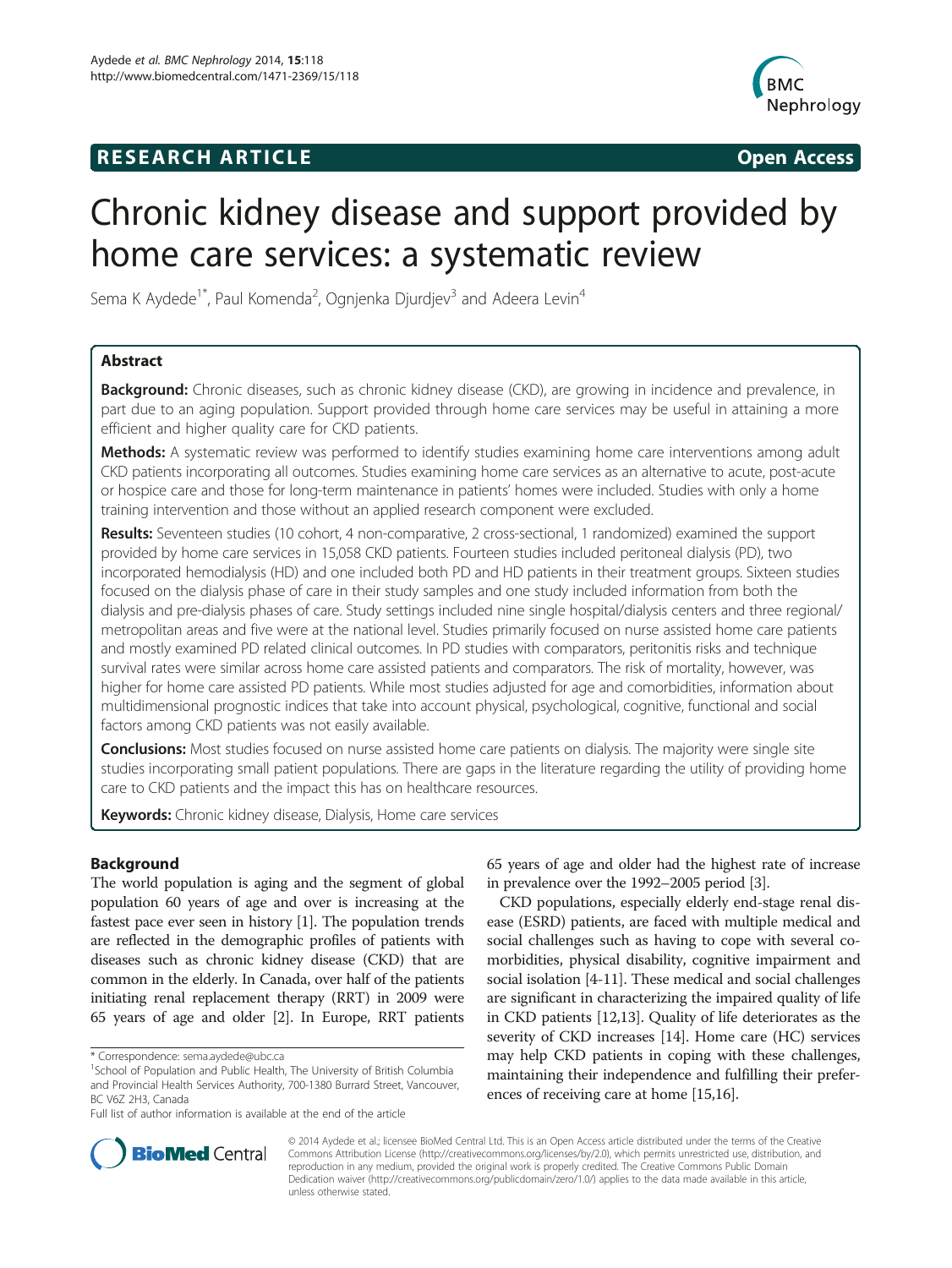Current emphasis on active aging and independence represent a unique opportunity to examine HC services that are utilized to varying degrees by different patient groups but are considered beneficial especially in chronic conditions [[17](#page-16-0)]. In the case of non-ESRD CKD, the utilization of HC may vary based on patient's age and comorbidities and, in the case of ESRD, it may vary based on the severity of illness and therapy type. HC services may help in supporting ESRD patients who have chosen conservative care. The independent treatment modalities for ESRD (peritoneal dialysis, PD, and home hemodialysis, HHD), emphasized as viable alternatives to facility-based treatment modalities over the last decade, are less costly to direct service providers, with equivalent or superior patient outcomes and quality of life [\[18-21\]](#page-16-0). Patients with ESRD, who are on PD or HHD, however, may utilize more HC services compared to those who are on a facility-based hemodialysis (HD), partially offsetting cost saving [\[22,23](#page-16-0)]. On the other hand, the intensity of HC services received may reduce the number of hospitalizations and subsequent health system costs [\[24](#page-16-0)-[26](#page-16-0)] regardless of the stage of CKD and the type of therapy for ESRD.

In general, HC services provide support to patients and help them with the daily management of their diseases in their communities. However, a proper characterization and a systematic evaluation of these services within a high risk, resource intense group of patients such as those with CKD have not been undertaken. This systematic review (SR) provides a rigorous account of research evidence on HC use among those with CKD.

## Methods

## Eligibility criteria

Studies about adult patients with any CKD severity level and a HC intervention regarding services provided in patients' homes were eligible. Our SR was not restricted to studies that incorporated a comparison group. Studies with interventions related to the market place and working conditions of HC professionals or organizational underpinnings of HC organizations were excluded.

In the case of RRT, assisted PD patients could get help from a family member, a friend or a HC worker. In this SR, studies that focused on assisted PD in general without providing subgroup results for HC assisted PD patients [[27-32\]](#page-16-0) and those that examined home visits for reasons other than direct HC provision [[33](#page-16-0)-[36\]](#page-16-0) were excluded. Unlike assisted PD, HHD is rarely available in an assisted format. One recent study that focused on the feasibility of nocturnal assisted HHD did not provide subgroup results for HC assisted HHD patients and, therefore, was not included in our SR [[37](#page-16-0)].

In the case of palliative care, support services for CKD patients could be provided in their home or at a hospice. This study focused on home-based end-of-life care.

Studies that examined palliative care without providing information about the specific services patients received in their community and those that did not separately report on subgroups of patients who received home-based support services [\[38-](#page-16-0)[42](#page-17-0)] were excluded from our SR.

The primary outcomes included hospitalizations, admissions to institutional settings, length of stay on independent dialysis modalities for ESRD patients, and outcomes specific to treatment type. As secondary outcomes, mortality, medication management, patient satisfaction, caregiver satisfaction, physical and psychological well-being, health status and quality of life were considered. Studies were not excluded based on outcomes studied.

In general, all types of studies including experimental and observational studies were included. The studies that did not contain an empirical component and those with only training/educational and referral/recommendations types of interventions were excluded.

Given the diversity of HC services and resource considerations, we concentrated on studies published in English. To balance this limitation, a comprehensive literature search was undertaken. The date range was 1990 (i.e., the early stages of profound changes in healthcare systems that started with shifts away from acute care settings towards home and community care [\[43\]](#page-17-0)) to present.

## Definitions

CKD was conceptualized as consisting of five stages following the Kidney Disease Outcomes Quality Initiative's definition accepted during the Kidney Disease: Improving Global Outcomes (KDIGO) conference [\[44\]](#page-17-0). The definition accepted during the KDIGO conference suggests that CKD could also be classified by treatment type: kidney transplant recipient, CKD independent of dialysis and CKD on dialysis. These classifications guided the development phase of our SR.

The Federal/Provincial/Territorial Working Group on Home Care's definition, as reported by Health Canada, emphasizes the manner with which HC helps patients: "An array of services which enables clients, incapacitated in whole or part, to live at home, often with the affect of preventing, delaying or substituting for long-term or acute care alternatives" [[45](#page-17-0)]. The Canadian Home Care Association's definition focuses on the breadth of services covered: "an array of services, provided in the home and community setting, that encompasses health promotion and teaching, curative intervention, end-of-life care, rehabilitation, support and maintenance, social adaptation and integration and support for the family caregiver" [\[46\]](#page-17-0). Initially, HC conceptualization for this SR was guided by these definitions. These conceptualizations were further refined during the course of this study as we attempted to standardize terminology for our SR based on HC services covered in the included studies.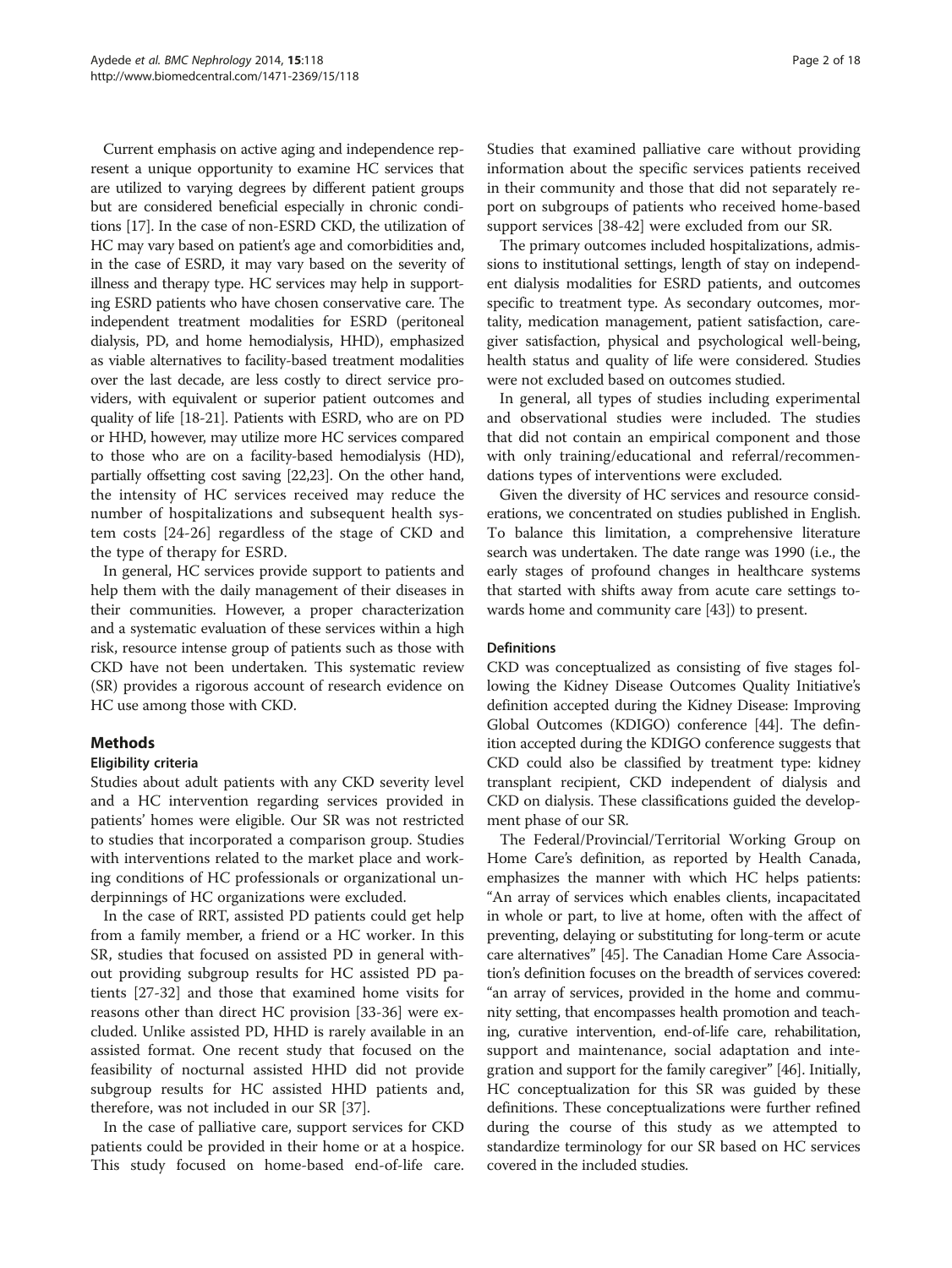## Information sources

Studies were identified through electronic databases, web sites, hand searches and consultations with experts in the field. Electronic databases included MEDLINE, EMBASE, CINAHL, PsycINFO, EconLit, Cochrane CENTRAL, Cochrane Methodology Register, Cochrane Database of Systematic Reviews, Centre for Reviews and Dissemination (DARE, HTA and NHS EED), ACP Journal Club and Web of Science (final search for MEDLINE is incorporated in the [Appendix;](#page-15-0) final searches for other databases are available from the corresponding author). The web sites included World Health Organization, Health Canada, Canadian Homecare Association, Canadian Health Research Collection and the health departments of Canadian provinces and territories. The electronic database and web site searches, conducted by a University of British Columbia librarian, were completed on May 24, 2012. Hand searches, completed on September 20, 2013, were coupled with consultations with experts in the field.

## Study selection

We followed a layered approach in study selection. An initial elimination of irrelevant studies was carried out by study assistants independently based on title and abstract reviews using a pre-tested selection form. An author (SKA) checked the initial selection and reviewed the complete texts of potentially relevant studies. The remaining manuscripts were reviewed in full by two additional authors independently (AL and PK). Disagreements were resolved after discussions among authors. Each selected study was summarized using a pre-tested data extraction form and was evaluated using the Agency for Healthcare Research and Quality risk of bias and confounding form developed for observational studies [[47](#page-17-0)].

## Analysis

Due to the heterogeneity of patient populations considered, interventions examined and health outcomes reported in the studies included in our SR, a meta-analysis was not possible. We performed a narrative summary of studies focusing mainly on key outcomes of importance to the CKD community.

## Results

## Study selection

A total of 17 studies were identified for inclusion in the SR. The searches of electronic databases provided a total of 4354 citations (Figure [1](#page-3-0)) with 185 additional citations identified through hand-searches and author consultations. After adjustments for duplicates and title and abstract screening, a total of 521 full text articles were assessed and 17 were eligible for inclusion.

#### Study characteristics and patient populations

Of the 17 studies included in this study (overview of study characteristics in Table [1](#page-4-0) and detail on patient populations, HC interventions and outcomes in Table [2](#page-5-0)), 14 focused on the impact HC has on PD patients. Ten of the PD studies were cohort studies [[48](#page-17-0)-[57](#page-17-0)], three were non-comparative [[58](#page-17-0)-[60](#page-17-0)] and one used cross sectional study design [[61](#page-17-0)]. Five national level PD cohort studies [[48](#page-17-0),[51,52,55,56](#page-17-0)] used information from the French Language Peritoneal Dialysis Registry (RDPLF). Two of these RDPLF studies [[51,52\]](#page-17-0) used the same time period but applied different exclusion criteria based on the focus of the studies. Two PD cohort studies [[53,54](#page-17-0)] relied on data from regional dialysis units. The remaining three PD co-hort studies [\[49,50,57](#page-17-0)] and all of the non-comparative and cross sectional PD studies [\[58](#page-17-0)-[61](#page-17-0)] used data from a single hospital/dialysis unit. Of the 14 PD studies, 6 were from France [[48,50-52,55,56\]](#page-17-0), 3 from Canada [\[53,54,58](#page-17-0)], 2 from the United States of America (USA) [\[60,61](#page-17-0)] and one each from China [\[57](#page-17-0)], Taiwan [[49](#page-17-0)] and Brazil [\[59\]](#page-17-0).

Of the 17 studies included in this study, 2 studies examined the impact HC has on HD patients. One of these studies was a randomized trial [\[62\]](#page-17-0) conducted in an Iranian hospital and the second one was a non-comparative study that used information from citywide dialysis units in the USA [\[63\]](#page-17-0).

In contrast to the general trend of studies included in this SR where the focus was exclusively on the dialysis phase of care for patients, one study [[64\]](#page-17-0) included information from both the dialysis and pre-dialysis phases of care for PD and HD patients. This study explored the impact HC has on patients in one hospital in the United Kingdom.

The studies included in this SR examined HC in a total of 15,058 patients (Table [2\)](#page-5-0). Patients on PD treatment (with a total of 14,954 patients) constituted the dialysis population that was most frequently studied. While most studies focused on general dialysis populations, two PD studies [[58,60\]](#page-17-0) and one HD study [\[63\]](#page-17-0) examined HC in special dialysis populations that had severe disability, terminal illness or complex comorbid conditions.

Of the 17 studies included in this review, 3 focused on elderly patients [[48,49,53\]](#page-17-0) with average age of the study samples ranging from 73 years [[49](#page-17-0)] to 82 years [[48\]](#page-17-0). In the remaining studies with pertinent information, average age ranged from 55 years [\[56,61\]](#page-17-0) to 69 years [\[63](#page-17-0)]. The PD studies with comparators and pertinent information revealed that HC assisted PD patients had a higher average age ranging from 71 years [\[57](#page-17-0)] to 83 years [[48\]](#page-17-0) when compared to the overall age of study samples.

#### Home care intervention

HC interventions primarily focused on the assistance provided during dialysis treatment (Table [2\)](#page-5-0). The two studies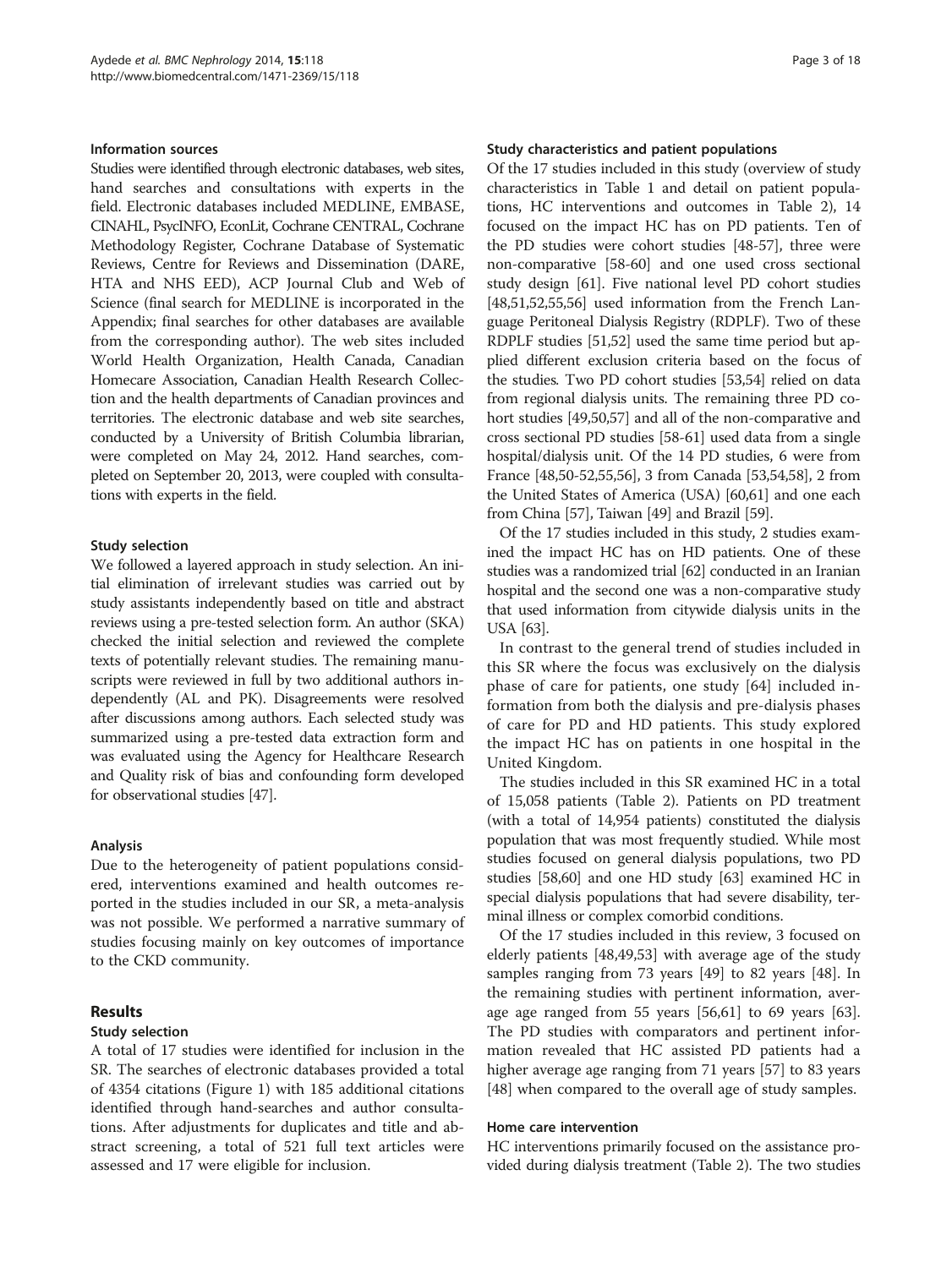<span id="page-3-0"></span>

that examined HC interventions for HD patients [\[62,63](#page-17-0)] and most of the HC assisted PD studies [\[48,50-53,55](#page-17-0), [56,58,60\]](#page-17-0) focused on assistance dialysis patients received from a nurse. Two of the remaining studies [\[61,64](#page-17-0)] considered the effects of HC teams and the rest focused on assistance received from either a home-assistant where a background in healthcare was not necessary [\[49,57\]](#page-17-0), a nurse assistant [\[59\]](#page-17-0) or a nurse or a healthcare aid [\[54\]](#page-17-0).

There are several factors, such as the severity of illness, the scope of HC provision and the requirements of dialysis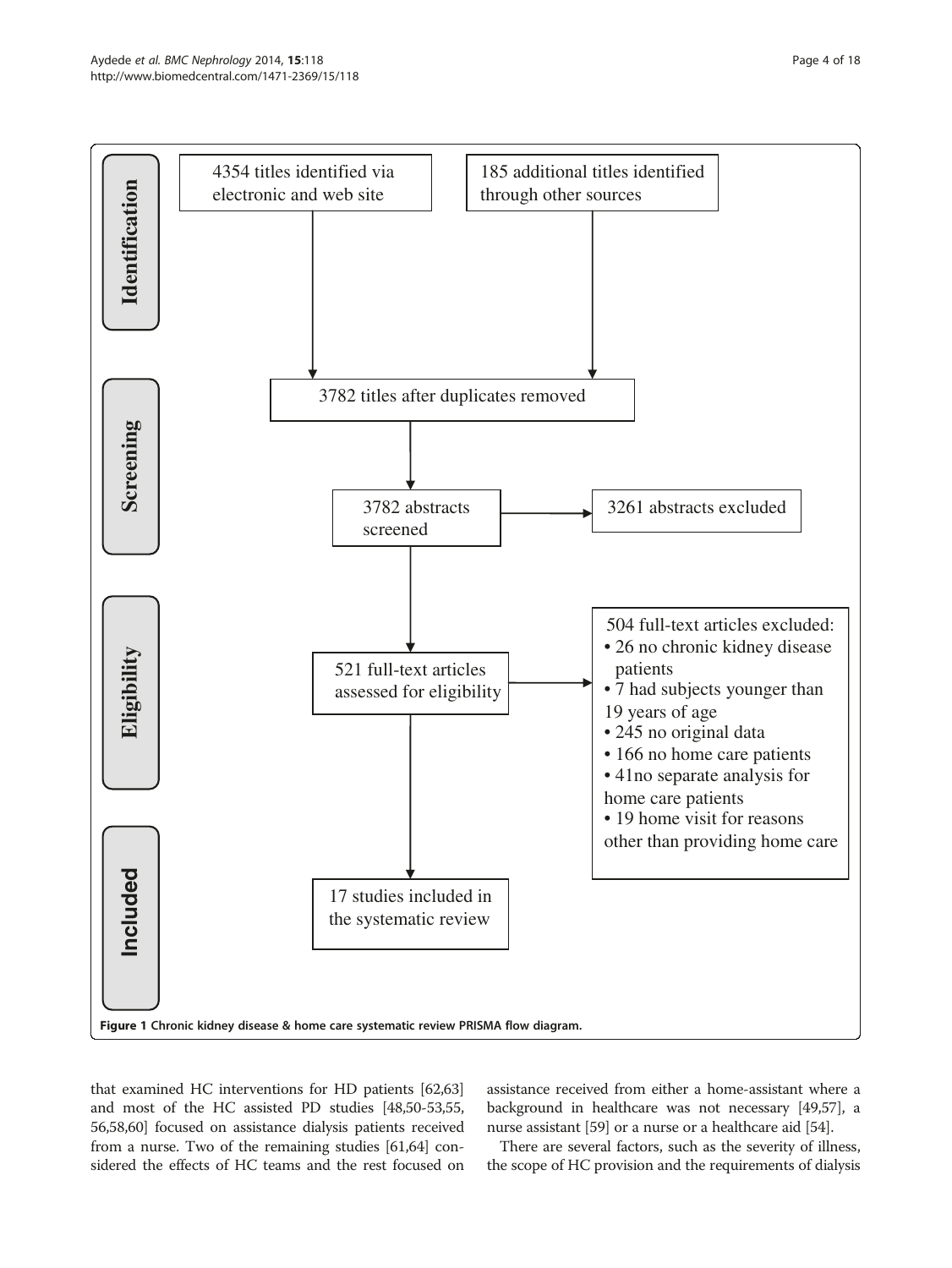## <span id="page-4-0"></span>Table 1 Overview of study characteristics

| Study                     | Type of study                 | Setting, data source & data period                                                                                               | Country    |
|---------------------------|-------------------------------|----------------------------------------------------------------------------------------------------------------------------------|------------|
| Peritoneal dialysis       |                               |                                                                                                                                  |            |
| Brunier et al. [58]       | Non-Comparative (Case Series) | • Hospital                                                                                                                       | Canada     |
|                           |                               | · Sunnybrook Health Science Centre (November 1993 - May 1995)                                                                    |            |
| Castrale et al. [48]      | Retrospective Cohort          | • National                                                                                                                       | France     |
|                           |                               | • French Peritoneal Dialysis Registry Data (January 2000 - December 2007)                                                        |            |
| Franco et al. [59]        | Non-Comparative (Case Series) | • Clinic                                                                                                                         | Brazil     |
|                           |                               | • GAMEN Renal Clinic (January 2003- July 2009)                                                                                   |            |
| Hsieh et al. [49]         | Prospective Cohort            | $\cdot$ Hospital                                                                                                                 | Taiwan     |
|                           |                               | • Chang Gung Memorial (January 2000 - December 2009)                                                                             |            |
| Lobbedez et al. [50]      | Retrospective Cohort          | • Hospital                                                                                                                       | France     |
|                           |                               | • Academic Hospital of Basse-Normandie (1 January 1998-31 December 2003)                                                         |            |
| Lobbedez et al. [51]      | Retrospective Cohort          | • National                                                                                                                       | France     |
|                           |                               | • French Peritoneal Dialysis Registry Data (1 January 2002 - 1 June 2011)                                                        |            |
| Lobbedez et al. [52]      | Retrospective Cohort          | • National                                                                                                                       | France     |
|                           |                               | • French Peritoneal Dialysis Registry Data (1 January 2002 - 1 June 2011)                                                        |            |
| Oliver et al. [53]        | Prospective Cohort            | • Regional Dialysis Center                                                                                                       | Canada     |
|                           |                               | · Sunnybrook Health Science Centre (1 January 2004-25 May 2006)                                                                  |            |
| Oliver et al. [54]        | Prospective Cohort            | • 4 Regional Dialysis Centers                                                                                                    | Canada     |
|                           |                               | • Sunnybrook Health Science Centre (HSC), Halton Healthcare, London<br>HSC, Manitoba Renal Program (January 2004 - January 2009) |            |
| Ponferrada et al. [61]    | Cross Sectional (Survey)      | • Dialysis Unit                                                                                                                  | <b>USA</b> |
|                           |                               | • Dialysis Clinic Inc (Data period not reported)                                                                                 |            |
| Verger et al. [55]        | Retrospective Cohort          | • National                                                                                                                       | France     |
|                           |                               | · French Peritoneal Dialysis Registry Data (1 January 1995-1 January 2006)                                                       |            |
| Verger et al. [56]        | Retrospective Cohort          | • National                                                                                                                       | France     |
|                           |                               | • French Peritoneal Dialysis Registry Data (1 January 2000 - 1 January 2005)                                                     |            |
| Wadhwa et al. [60]        | Non-Comparative (Case Series) | • Hospital                                                                                                                       | <b>USA</b> |
|                           |                               | • Division of Nephrology and Hypertension - State University of New<br>York (January 1989 - December 1992)                       |            |
| Xu et al. [57]            | Prospective Cohort            | $\cdot$ Hospital                                                                                                                 | China      |
|                           |                               | • Peking University First Hospital (July 2002 - April 2010)                                                                      |            |
| <b>Hemodialysis</b>       |                               |                                                                                                                                  |            |
| Agraharkar et al. [63]    | Non-Comparative (Case Series) | · Citywide                                                                                                                       | <b>USA</b> |
|                           |                               | • Dialysis centers in the greater Houston area (1995-1998)                                                                       |            |
| Babamohammadi et al. [62] | Randomized controlled trial   | • Hospital                                                                                                                       | Iran       |
|                           |                               | • Fatemyeh Hospital (Data period not reported)                                                                                   |            |
| Pre-dialysis & dialysis   |                               |                                                                                                                                  |            |
| Wilde et al. [64]         | Cross Sectional (Survey)      | • Hospital                                                                                                                       | UK         |
|                           |                               | • Leicester General Hospital (Data period not reported)                                                                          |            |

technique used, that will influence the characteristics of a HC intervention. While patients on continuous cycling PD (CCPD) will mostly require two visits per day, those on continuous ambulatory PD (CAPD) may require one to four visits based on the severity of their disability [[56](#page-17-0),[58\]](#page-17-0). The time that a HC worker spends at

a CAPD patient's home is dependent on the CAPD system used. PD exchange help for a patient on an ultraviolet non-disconnect CAPD system will usually require less time (about 10–15 minutes) compared to the time (about 30–45 minutes) needed for a patient on a double-bag disconnect CAPD system [\[55\]](#page-17-0).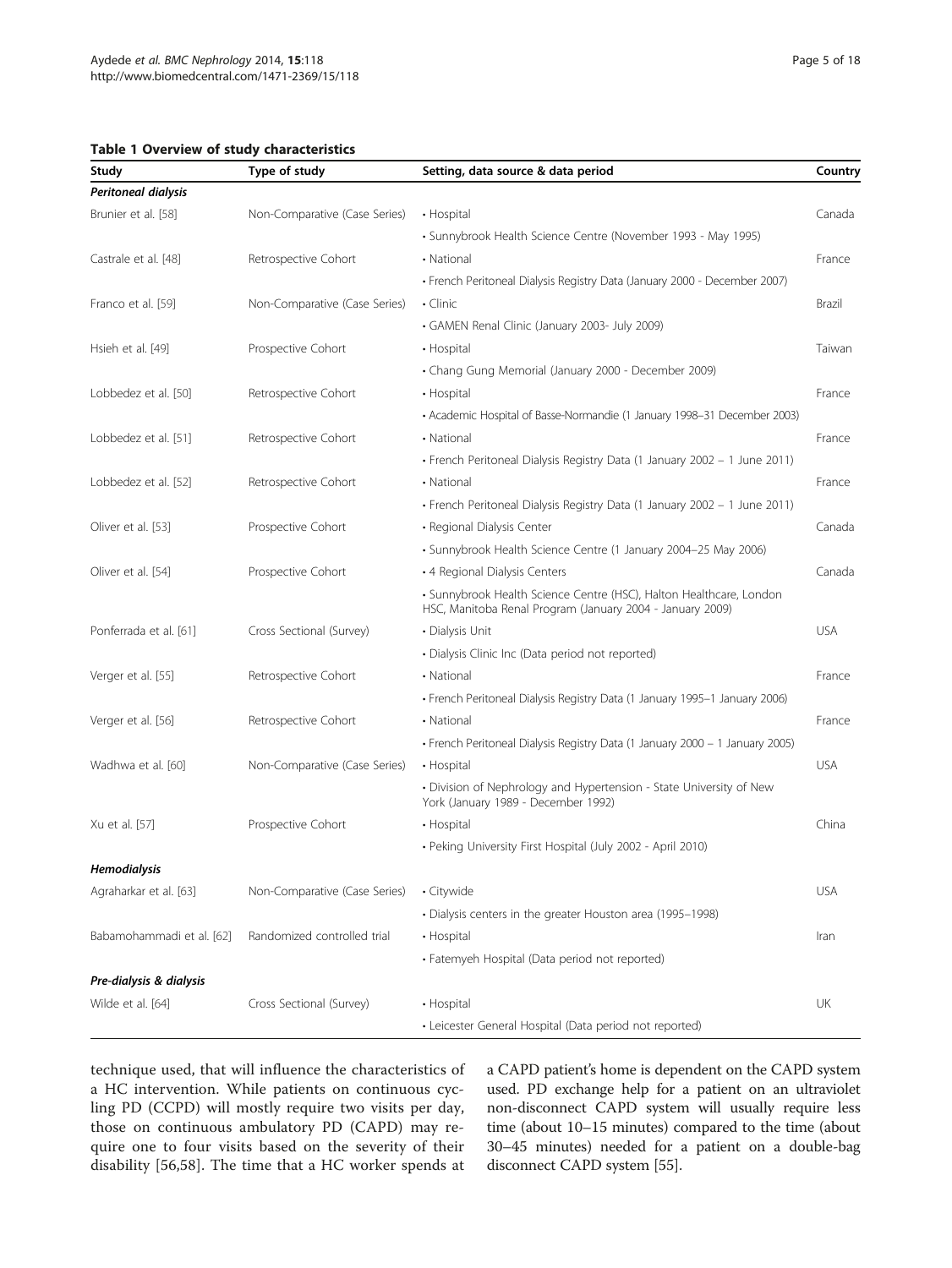| Study                | Number of patients                                                     | Mean age                                                                               | Type of home care intervention                                                                                                                                                                                                                                                                                                                          | Major findings                                                                                                                                                                       |
|----------------------|------------------------------------------------------------------------|----------------------------------------------------------------------------------------|---------------------------------------------------------------------------------------------------------------------------------------------------------------------------------------------------------------------------------------------------------------------------------------------------------------------------------------------------------|--------------------------------------------------------------------------------------------------------------------------------------------------------------------------------------|
| Peritoneal dialysis  |                                                                        |                                                                                        |                                                                                                                                                                                                                                                                                                                                                         |                                                                                                                                                                                      |
| Brunier et al. [58]  | $\cdot$ 18 HC assisted PD <sup>a</sup>                                 | $\cdot 61$                                                                             | $\cdot$ HC <sup>B</sup> (Nurse) assisted PD: Publicly funded program<br>where nurses visit homes for PD exchanges and<br>clinical and social support<br>• CAPD <sup>y</sup> required 1-4 visits / day based on severity<br>of disability<br>$\cdot$ CCPD <sup><math>\delta</math></sup> required 2 visits / day<br>• Reporting on 3 years of experience | Peritonitis Rate:                                                                                                                                                                    |
|                      |                                                                        |                                                                                        |                                                                                                                                                                                                                                                                                                                                                         | · One episode of peritonitis per 33.8<br>patients-months (excluding 1 low<br>white blood and 1 AIDS patient); if<br>included, one episode of peritonitis<br>per 20.1 patients-months |
|                      |                                                                        |                                                                                        |                                                                                                                                                                                                                                                                                                                                                         | Hospitalization Rate:                                                                                                                                                                |
|                      |                                                                        |                                                                                        |                                                                                                                                                                                                                                                                                                                                                         | · One hospital admission per 15.3<br>patient-months (excluding 5 palliative<br>care patients)                                                                                        |
|                      |                                                                        |                                                                                        |                                                                                                                                                                                                                                                                                                                                                         | Costs:                                                                                                                                                                               |
|                      |                                                                        |                                                                                        |                                                                                                                                                                                                                                                                                                                                                         | • Annual costs were \$27,263 for home<br>CAPD, \$29,763 for home CCPD and<br>\$29,915 for HD <sup>E</sup>                                                                            |
| Castrale et al. [48] | • 1232 HC assisted PD<br>• 87 Family assisted PD<br>• 294 Self care PD | • 83 (HC assisted PD)<br>• 81 (Family assisted PD)<br>• 80 (Self care PD)<br>* Elderly | • HC (Nurse) assisted PD: Publicly funded home<br>visits by private sector nurses for assisted PD<br>• Study end point allowed for at least 2 years of<br>follow-up for patients who are on PD continuously<br>(Frequency of visits not reported)                                                                                                       | Peritonitis Rate:                                                                                                                                                                    |
|                      |                                                                        |                                                                                        |                                                                                                                                                                                                                                                                                                                                                         | • Compared to self care PD, HC<br>(nurse) assisted PD had similar risks<br>of peritonitis rates (Bivariate results)                                                                  |
|                      |                                                                        |                                                                                        |                                                                                                                                                                                                                                                                                                                                                         | Patient Survival:                                                                                                                                                                    |
|                      |                                                                        |                                                                                        |                                                                                                                                                                                                                                                                                                                                                         | • Compared to self care PD, HC<br>(nurse) assisted PD was associated<br>with a higher risk of mortality<br>$(RH^{\zeta} = 2.35)$                                                     |
|                      |                                                                        |                                                                                        |                                                                                                                                                                                                                                                                                                                                                         | Technique Survival:                                                                                                                                                                  |
|                      |                                                                        |                                                                                        |                                                                                                                                                                                                                                                                                                                                                         | • Compared to self care PD, HC (nurse)<br>assisted PD had similar risks of<br>technique failure (=transfer to HD)                                                                    |
| Franco et al. [59]   | • 30 HC assisted PD                                                    | $\cdot$ 72 (Median)                                                                    | • HC (Nurse Assistant) assisted PD: Home visits by<br>nurse assistants for assisted PD<br>• Study end point allowed for at least 16 months<br>of follow-up for patients who are on PD<br>continuously (Frequency of visits not reported)                                                                                                                | Peritonitis Rate:                                                                                                                                                                    |
|                      |                                                                        |                                                                                        |                                                                                                                                                                                                                                                                                                                                                         | · One episode of peritonitis per 37<br>patient-months                                                                                                                                |
|                      |                                                                        |                                                                                        |                                                                                                                                                                                                                                                                                                                                                         | Patient Survival:                                                                                                                                                                    |
|                      |                                                                        |                                                                                        | · Each nurse assistant was responsible for 4 patients                                                                                                                                                                                                                                                                                                   | • Patient survival was 60% at 12<br>months, 23% at 24 month, 3% at<br>48 months                                                                                                      |

## <span id="page-5-0"></span>Table 2 Patient population, intervention type and major findings of studies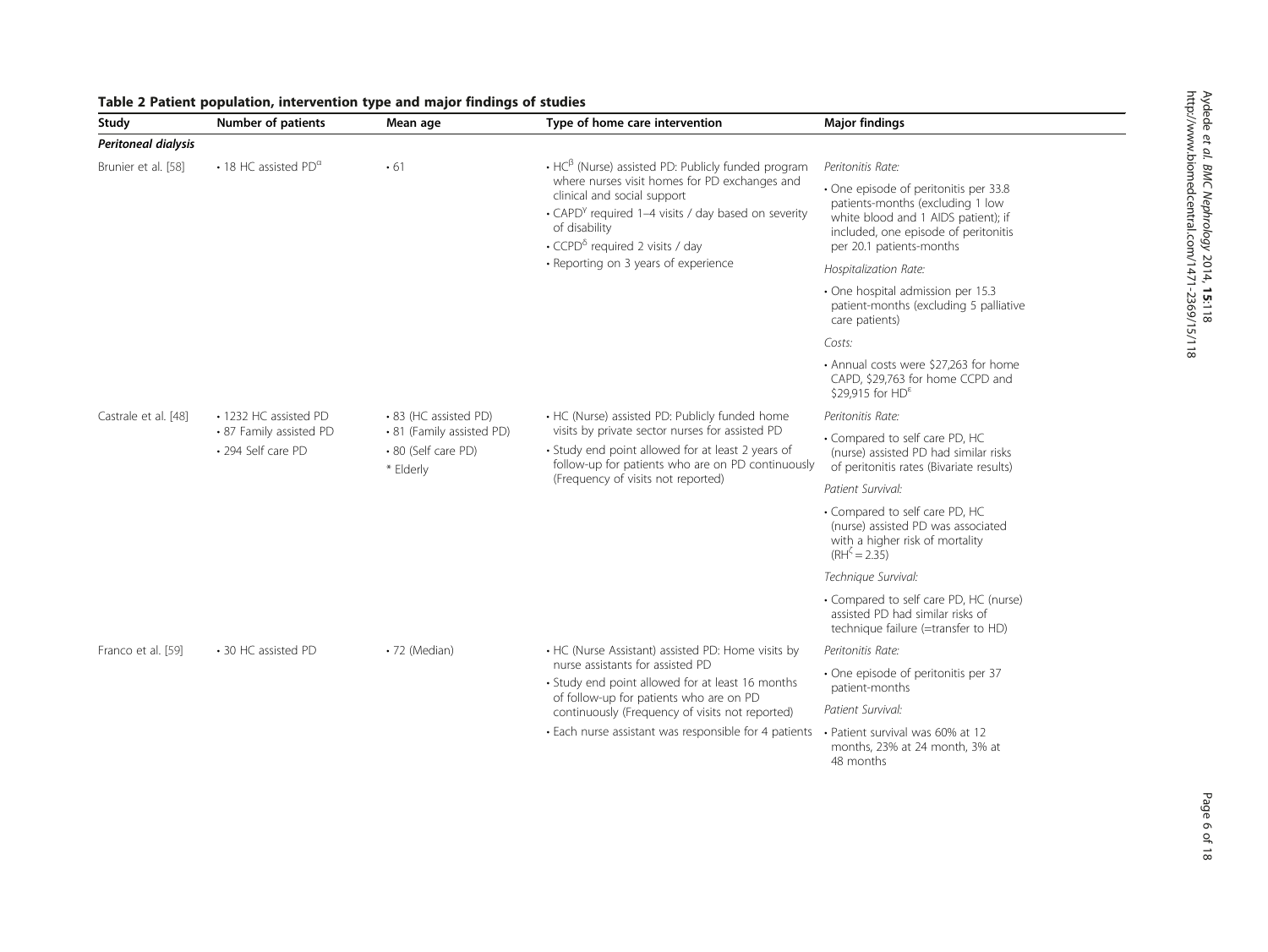#### Hsieh et al. [[49](#page-17-0)] • 32 HC assisted PD • 76 (HC assisted PD) • HC (Home Assistant) assisted PD: Home assistants (a background in healthcare was not required) paid by the family assisted with PD. Peritonitis Rate: • Peritonitis rates of 1 episode per 24 (HC-home assistant-assisted PD), 37 (family assisted PD) and 39 (self PD) patient months were not significantly different • 44 Family assisted PD • 74 (Family assisted PD) • HC assisted PD patients followed for 93 to 1832 days (Frequency of visits not reported) • Probability of a 12 month peritonitis-free periods of 62.5% (HC-home assistant-assisted PD), 75.0% (family assisted PD) and 80.8% (self PD) were not significantly different • 26 Self care PD • 69 (Self care PD) Patient Survival: \* Elderly • Peritonitis-related deaths of 13.8% (HC-home assistant-assisted PD), 8.0% (family assisted PD) and 8.0% (self PD) were not significantly different Technique Survival: • Following peritonitis, technique failures of 34.5% (HC-home assistant-assisted PD), 16.0% (family assisted PD) and 16.0% (self PD) were not significantly different Lobbedez et al. [[50](#page-17-0)] • 36 HC assisted PD • 74 (HC assisted PD) • HC (Nurse) assisted PD: Publicly funded home visits by private sector nurses for assisted PD PD Eligibility/Utilization/Uptake: • HC (nurse) assisted PD enables increased use of PD in incident dialysis patients • 61 Self care PD • 52 (Self care PD) • visits by private sector nurses for assisted PI<br>• HC assisted PD patients followed for 0.5 to • + HC assisted PD patients followed for 0.5 to • + HC assisted PD patients followed for 51 months (Frequency of visits not reported) Peritonitis Rate: • HC (nurse) assisted PD patients: Actuarial survival free of peritonitis was 72% at 6 months, 50% at 12 months • 47 (Satellite HD) Hospitalization Rate: • 106 In-center HD • 67 (In-center HD) • HC (nurse) assisted PD patients: • Actuarial survival free of hospitalization 46% at 6 months, 21% at 12 months • Hospitalization rate was 0.4 admissions/ patient/month Technique Survival:

#### Table 2 Patient population, intervention type and major findings of studies (Continued)

• HC (nurse) assisted PD patients: Technique survival 85% at 6 months, 58% at 12 months

Charlson Comorbidity Index:

• Charlson Comorbidity Index higher for HC (nurse) assisted PD (7.0) when compared to self care PD (4.3) and similar when compared to in-center HD (7.7)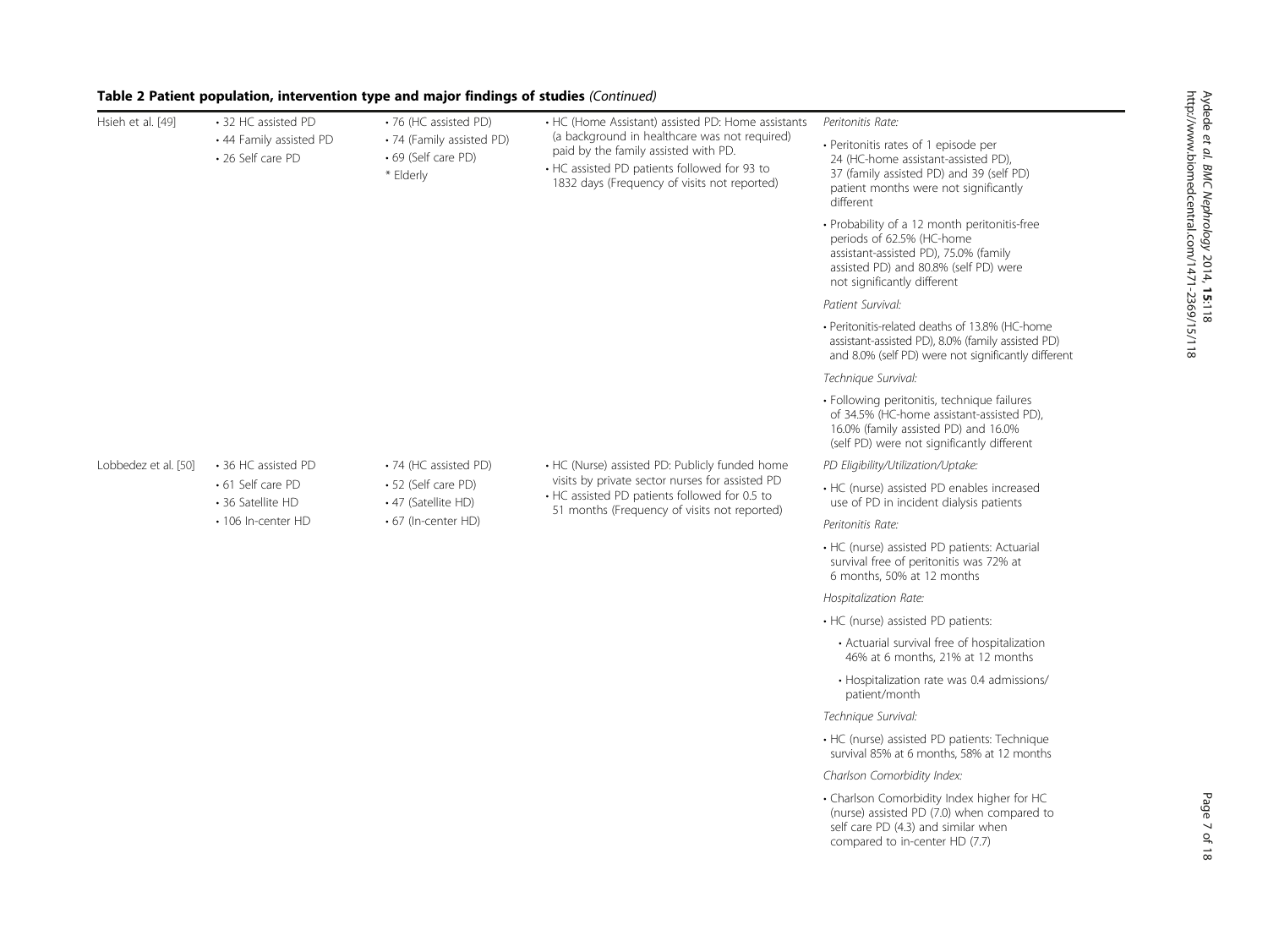| Lobbedez et al. [51] | • 4230 HC assisted PD<br>• 1056 Family PD<br>• 4515 Self care PD                                                                                                   | • 79 (Median, HC assisted PD)<br>• 74 (Median, Family assisted<br>PD)<br>• 56 (Median, Self care PD) | • HC (Nurse) assisted PD: Publicly funded home                                                                                                                                                                                                                                                                                                  | Patient Survival:                                                                                                                                                                       |
|----------------------|--------------------------------------------------------------------------------------------------------------------------------------------------------------------|------------------------------------------------------------------------------------------------------|-------------------------------------------------------------------------------------------------------------------------------------------------------------------------------------------------------------------------------------------------------------------------------------------------------------------------------------------------|-----------------------------------------------------------------------------------------------------------------------------------------------------------------------------------------|
|                      |                                                                                                                                                                    |                                                                                                      | visits by private sector nurses for assisted PD                                                                                                                                                                                                                                                                                                 |                                                                                                                                                                                         |
|                      |                                                                                                                                                                    |                                                                                                      | • Study end point allowed for at least 5 months<br>of follow-up for patients who are on PD<br>continuously (Frequency of visits not reported)<br>• Interquartile range of PD duration 7.78 to<br>29.70 months                                                                                                                                   | • Compared to self care PD, HC (nurse) assisted<br>PD was associated with a higher risk of mortality<br>$(cs-RHn = 4.52)$                                                               |
|                      |                                                                                                                                                                    |                                                                                                      |                                                                                                                                                                                                                                                                                                                                                 | • Compared to self care PD + family assisted PD,<br>HC (nurse) assisted PD was associated with a<br>higher risk of mortality (cs-RH $= 2.18$ )                                          |
|                      |                                                                                                                                                                    |                                                                                                      |                                                                                                                                                                                                                                                                                                                                                 | Technique Survival:                                                                                                                                                                     |
|                      |                                                                                                                                                                    |                                                                                                      |                                                                                                                                                                                                                                                                                                                                                 | • Compared to self care PD, HC (nurse) assisted<br>PD was associated with a lower risk of technique<br>failure (=transfer to HD, cs-RH = 0.84, sd-RH $=$ 0.72)                          |
|                      |                                                                                                                                                                    |                                                                                                      |                                                                                                                                                                                                                                                                                                                                                 | • Compared to self care PD + family assisted PD, HC (nurse)<br>assisted PD was associated with a lower risk of technique<br>failure (=transfer to HD, cs-RH = $0.85$ , sd-RH = $0.72$ ) |
|                      |                                                                                                                                                                    |                                                                                                      |                                                                                                                                                                                                                                                                                                                                                 | Renal Transplantation:                                                                                                                                                                  |
|                      |                                                                                                                                                                    |                                                                                                      |                                                                                                                                                                                                                                                                                                                                                 | • Compared to self care PD, HC (nurse) assisted PD<br>was associated with a lower risk of renal<br>transplantation (cs-RH $= 0.04$ )                                                    |
|                      |                                                                                                                                                                    |                                                                                                      |                                                                                                                                                                                                                                                                                                                                                 | • Compared to self care PD + family assisted PD, HC<br>(nurse) assisted PD was associated with a lower risk<br>of renal transplantation (cs-RH = $0.16$ )                               |
|                      |                                                                                                                                                                    |                                                                                                      |                                                                                                                                                                                                                                                                                                                                                 | Renal Recovery:                                                                                                                                                                         |
|                      |                                                                                                                                                                    |                                                                                                      |                                                                                                                                                                                                                                                                                                                                                 | • Compared to self care PD, HC (nurse) assisted PD<br>was associated with a similar risk of renal recovery<br>(Bivariate results)                                                       |
|                      |                                                                                                                                                                    |                                                                                                      |                                                                                                                                                                                                                                                                                                                                                 | • Compared to self care PD + family assisted PD, HC (nurse)<br>assisted PD was associated with a similar risk of renal recovery                                                         |
| Lobbedez et al. [52] | • 3689 HC assisted PD<br>• 902 Family PD<br>• 3891 Self care PD<br>*Additional exclusions compared<br>o Lobbedez et al., 2012 to focus<br>on sub-optimal PD starts | • 71 (Median, Planned PD                                                                             | • HC (Nurse) assisted PD: Publicly funded home<br>visits by private sector nurses for assisted PD<br>• 69 (Median, Sub-optimal PD • Study end point allowed for at least 5 months of<br>follow-up for patients who are on PD continuously<br>(Frequency of visits not reported)<br>· Interquartile range of PD duration 8.08 to<br>29.99 months | Peritonitis Rate:                                                                                                                                                                       |
|                      |                                                                                                                                                                    | Start)<br>Start)                                                                                     |                                                                                                                                                                                                                                                                                                                                                 | • Compared to self care PD, HC (nurse) assisted PD was<br>associated with a lower risk of peritonitis (sd-RH $= 0.81$ )                                                                 |
|                      |                                                                                                                                                                    |                                                                                                      |                                                                                                                                                                                                                                                                                                                                                 | Patient Survival:                                                                                                                                                                       |
|                      |                                                                                                                                                                    |                                                                                                      |                                                                                                                                                                                                                                                                                                                                                 | • Compared to self care PD, HC (nurse) assisted PD was<br>associated with a higher risk of mortality (sd-RH $= 6.30$ )                                                                  |
|                      |                                                                                                                                                                    |                                                                                                      |                                                                                                                                                                                                                                                                                                                                                 | Technique Survival:                                                                                                                                                                     |
|                      |                                                                                                                                                                    |                                                                                                      |                                                                                                                                                                                                                                                                                                                                                 | • Compared to self care PD, HC (nurse) assisted PD was<br>associated with a lower risk of technique failure (=transfer<br>to HD, sd-RH $= 0.67$ )                                       |

## Table 2 Patient population, intervention type and major findings of studies (Continued)

Renal Transplantation:

• Compared to self care PD, HC (nurse) assisted PD was associated with a lower risk of renal transplantation  $(sd-RH = 0.03)$  (Bivariate results)

Page 8 of 18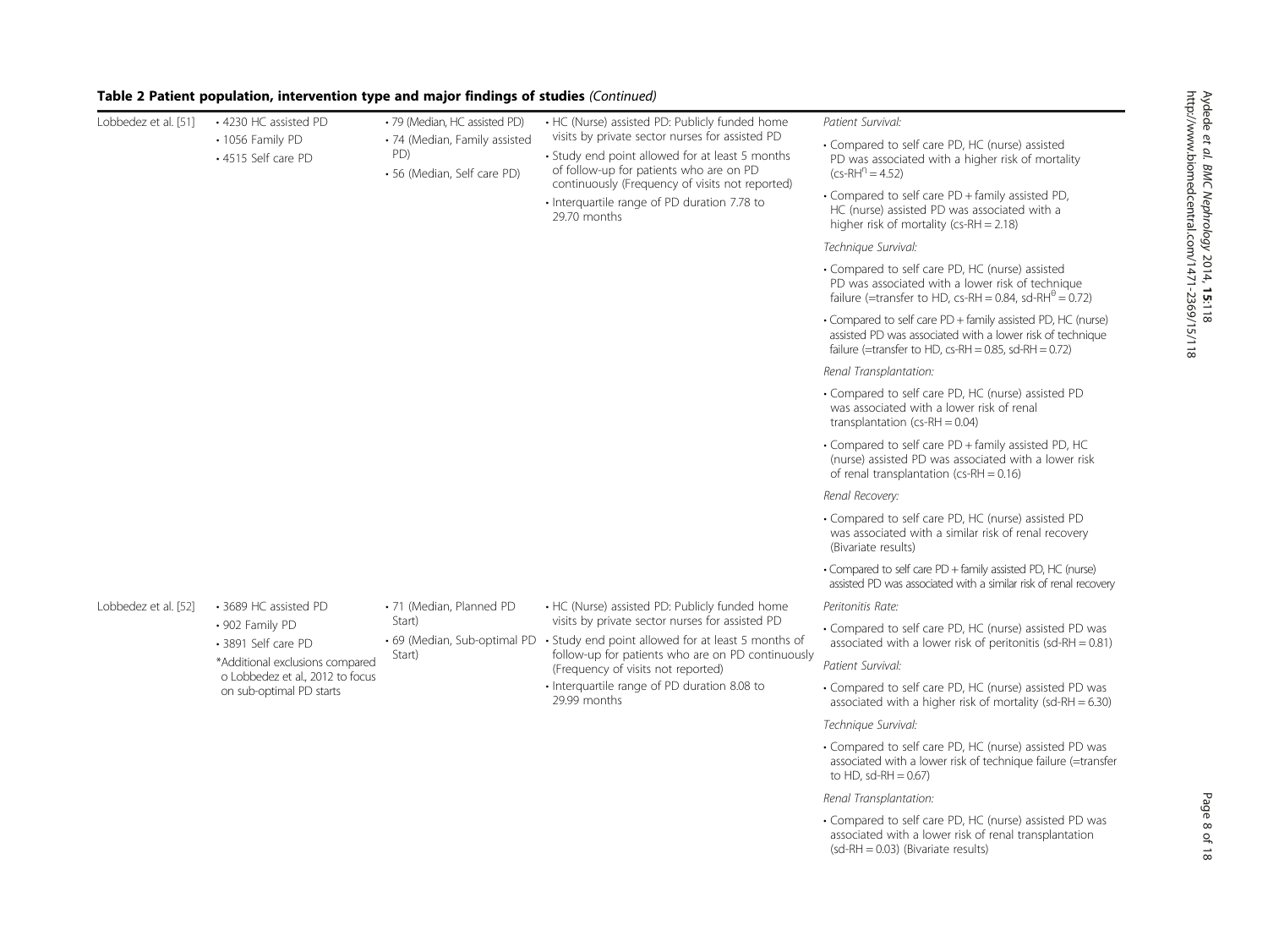| Oliver et al. [53]     | • 22 HC assisted PD<br>• 4 Self care PD<br>• 16 In-center HD | • 76 (Median, HC assisted PD)                  | • HC (Nurse) assisted PD: Publicly funded program<br>where nurses visit homes for PD exchanges and<br>clinical and social support<br>• First year of dialysis, HC assisted PD patients<br>received, on average, 5.8 visits / week<br>• HC assisted PD patients offered 2 visits / day<br>7 days a week<br>• Mean follow-up for HC assisted PD patients<br>were 413 days | PD Eligibility/Utilization/Uptake:                                                                                                                                                                                  |
|------------------------|--------------------------------------------------------------|------------------------------------------------|-------------------------------------------------------------------------------------------------------------------------------------------------------------------------------------------------------------------------------------------------------------------------------------------------------------------------------------------------------------------------|---------------------------------------------------------------------------------------------------------------------------------------------------------------------------------------------------------------------|
|                        |                                                              | • 76 (Median, Other<br>Modalities)<br>*Elderly |                                                                                                                                                                                                                                                                                                                                                                         | • More elderly patients were considered eligible for PD<br>$(ORt = 2.6)$ if they lived in a HC support region than if<br>they did not                                                                               |
|                        |                                                              |                                                |                                                                                                                                                                                                                                                                                                                                                                         | Hospitalization Rate & Days:                                                                                                                                                                                        |
|                        |                                                              |                                                |                                                                                                                                                                                                                                                                                                                                                                         | • Hospitalization rate was not significantly different<br>between HC (nurse) assisted PD (1.4 per patient-year)<br>and other modalities (1.0 per patient-year)                                                      |
|                        |                                                              |                                                |                                                                                                                                                                                                                                                                                                                                                                         | • Hospital days were not significantly different between<br>HC (nurse) assisted PD (23.5 per patient-year) and other<br>modalities (13.1 per patient-year)                                                          |
|                        |                                                              |                                                |                                                                                                                                                                                                                                                                                                                                                                         | Patient Survival:                                                                                                                                                                                                   |
|                        |                                                              |                                                |                                                                                                                                                                                                                                                                                                                                                                         | · Mortality was not significantly different between HC<br>(nurse) assisted PD (0.12 per patient-year) and<br>other modalities (0.18 per patient-year)                                                               |
|                        |                                                              |                                                |                                                                                                                                                                                                                                                                                                                                                                         | Technique Survival:                                                                                                                                                                                                 |
|                        |                                                              |                                                |                                                                                                                                                                                                                                                                                                                                                                         | • Modality changes were not significantly different<br>between HC (nurse) assisted PD (0.04 per patient-year)<br>and other modalities (0.19 per patient-year)                                                       |
| Oliver et al. [54]     | • 56 HC assisted PD                                          | $\cdot$ 66 (Overall)                           | • HC (Nurse or Healthcare Aid) assisted PD:<br>Publicly funded program where nurses or<br>healthcare aids visit homes for assisted PD<br>• Maximum 2 nurse or healthcare aid visits/day<br>• Mean (median) follow-up for PD patients were<br>521 (376) days                                                                                                             | PD Eligibility/Utilization/Uptake:                                                                                                                                                                                  |
|                        | • 8 Family and HC assisted PD                                |                                                |                                                                                                                                                                                                                                                                                                                                                                         | • Even when HC (nurse or healthcare aid) assisted PD is                                                                                                                                                             |
|                        | • 1 Friend assisted PD<br>• 26 Family assisted PD            |                                                |                                                                                                                                                                                                                                                                                                                                                                         | available, family support remains to be an important<br>driver of PD utilization.                                                                                                                                   |
|                        | • 56 Self care PD                                            |                                                |                                                                                                                                                                                                                                                                                                                                                                         | • Among patients with barriers to PD who live in areas<br>with HC assisted PD availability, PD utilization was higher<br>(39%) among those who had family support compared<br>to those without family support (23%) |
| Ponferrada et al. [61] | • 36 HC assisted PD                                          | .55                                            | • HC (Team) assisted PD: Home visits by home                                                                                                                                                                                                                                                                                                                            | Critical Elements of Home Visits:                                                                                                                                                                                   |
|                        |                                                              |                                                | care team (nurse, dietician & social worker) for<br>assisted PD and patient assessments<br>• Reporting on evaluation over a 18-month period<br>· Study recommendations: One routine visit for<br>new patients and additional non-routine visits<br>only if there are significant problems                                                                               | • Dialysis programs should retain the option of making<br>home visits to home dialysis patients                                                                                                                     |
|                        |                                                              |                                                |                                                                                                                                                                                                                                                                                                                                                                         | • To evaluate internal policy and identify critical<br>elements of a home visit                                                                                                                                     |

## Table 2 Patient population, intervention type and major findings of studies (Continued)

• A visit took approximately 4 hours

Page 9 of 18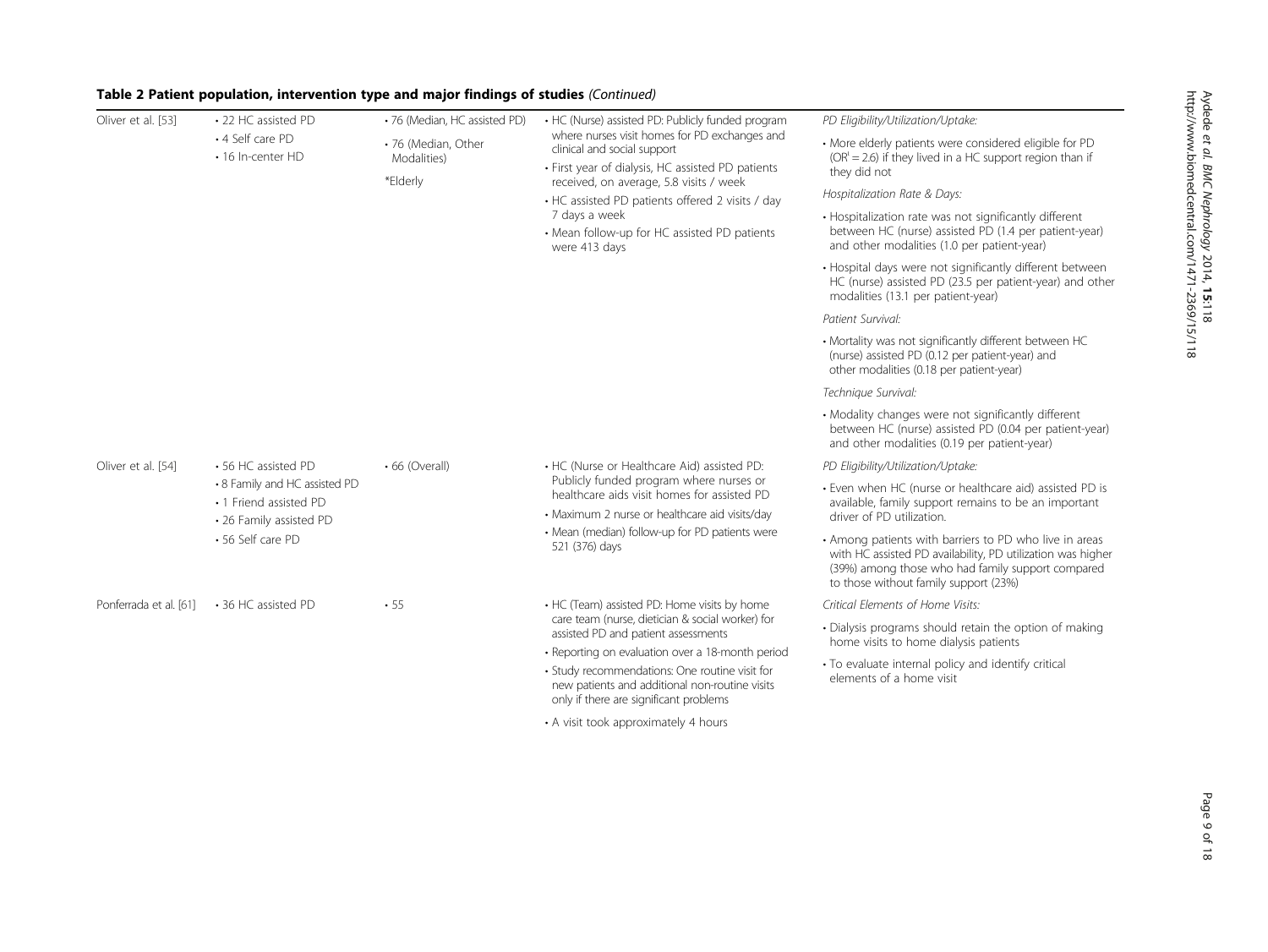| Table 2 Patient population, intervention type and major findings of studies (Continued) |  |  |
|-----------------------------------------------------------------------------------------|--|--|
|-----------------------------------------------------------------------------------------|--|--|

| Verger et al. [55] | • 5284 HC assisted PD                              | $\cdot$ 66 (Overall)                             | • HC (Nurse) assisted PD: Publicly funded home<br>visits by private sector nurses for assisted PD<br>· Nurse time at patient's home for: a) non-disconnect<br>CAPD ultraviolet system between 10-15 minutes,<br>and b) double-bag disconnect CAPD system<br>between 30-45 minutes (Frequency of visits | PD Eligibility/Utilization/Uptake:                                                                                                                                                                     |
|--------------------|----------------------------------------------------|--------------------------------------------------|--------------------------------------------------------------------------------------------------------------------------------------------------------------------------------------------------------------------------------------------------------------------------------------------------------|--------------------------------------------------------------------------------------------------------------------------------------------------------------------------------------------------------|
|                    | • 822 Family assisted PD                           |                                                  |                                                                                                                                                                                                                                                                                                        | • Provides a description of the PD population                                                                                                                                                          |
|                    | • 8285 Self care PD<br>• 352 Other / Undefined PD  |                                                  |                                                                                                                                                                                                                                                                                                        | • Over the decade studied, 45% of all incident PD patients<br>received HC (nurse) assisted PD and 87% of incident PD<br>patients over 90 years of age received HC (nurse) assisted PD                  |
|                    |                                                    |                                                  | not reported)                                                                                                                                                                                                                                                                                          | Charlson Comorbidity Index:                                                                                                                                                                            |
|                    |                                                    |                                                  |                                                                                                                                                                                                                                                                                                        | • Among prevalent PD patients, Charlson comorbidity index,<br>on average, was 7.6 for HC (nurse) assisted PD, 6.6 for family<br>assisted PD and 4.8 for self care PD                                   |
| Verger et al. [56] | • 232 HC assisted PD                               | • 73 (HC assisted PD)                            | • HC (Nurse) assisted PD: Publicly funded home<br>visits by private sector nurses for assisted PD                                                                                                                                                                                                      | Peritonitis Rate:                                                                                                                                                                                      |
|                    | • 127 Family assisted PD                           | • 65 (Family assisted PD)                        |                                                                                                                                                                                                                                                                                                        | • The probability of being peritonitis free at 24 months                                                                                                                                               |
|                    | • 1265 Self care PD<br>*Automated PD patients only | $\cdot$ 51 (Self care PD)                        | • Study end point allowed for at least 13 months<br>of follow-up for patients who are on PD continuously<br>• 1-2 nurse visits / day                                                                                                                                                                   | better for family assisted PD (76.7%) compared to HC<br>(nurse) assisted PD (41.2%) when nurse visits from dialysis<br>centers are not considered                                                      |
|                    |                                                    |                                                  |                                                                                                                                                                                                                                                                                                        | • The probability of being peritonitis free at 24 months<br>similar between family assisted PD (57.7%) and HC (nurse)<br>assisted PD (60.7%) when nurse visits from dialysis centers<br>are considered |
|                    |                                                    |                                                  |                                                                                                                                                                                                                                                                                                        | • For HC (nurse) assisted PD, the probability of being<br>peritonitis free better for those affiliated with dialysis<br>centers with nurse visits                                                      |
|                    |                                                    |                                                  |                                                                                                                                                                                                                                                                                                        | • For family assisted PD, the probability of being peritonitis<br>free similar across centers with and without nurse visits                                                                            |
| Wadhwa et al. [60] | • 21 HC assisted PD                                | $\cdot 62$                                       | • HC (Nurse) assisted PD: Home visits by nurses for<br>assisted PD and clinical support<br>• Mean number of nursing hours per day was 13<br>(Frequency of visits not reported)                                                                                                                         | Peritonitis Rate:                                                                                                                                                                                      |
|                    |                                                    |                                                  |                                                                                                                                                                                                                                                                                                        | • One episode of peritonitis per 13 patient-months                                                                                                                                                     |
|                    |                                                    |                                                  |                                                                                                                                                                                                                                                                                                        | Hospitalization Rate & Days:                                                                                                                                                                           |
|                    |                                                    |                                                  |                                                                                                                                                                                                                                                                                                        | • One hospital admission per 6 patient-months                                                                                                                                                          |
|                    |                                                    |                                                  |                                                                                                                                                                                                                                                                                                        | • Mean hospitalization days of 9 per admission                                                                                                                                                         |
| Xu et al. [57]     | • 36 HC assisted PD                                | • 71 (HC assisted PD)                            | • HC (Home Assistant) assisted PD: Home assistants                                                                                                                                                                                                                                                     | Peritonitis Rate:                                                                                                                                                                                      |
|                    | • 86 Family assisted PD<br>• 191 Self care PD      | • 66 (Family assisted PD)<br>• 55 (Self care PD) | (a healthcare background was not required) paid<br>by the family assisted with PD<br>· PD patients followed for 1 to 88 months<br>(Frequency of visits not reported)                                                                                                                                   | • First episode of peritonitis was not significantly different<br>between HC (home assistant) assisted PD and family<br>assisted PD                                                                    |
|                    |                                                    |                                                  |                                                                                                                                                                                                                                                                                                        | Patient Survival:                                                                                                                                                                                      |
|                    |                                                    |                                                  |                                                                                                                                                                                                                                                                                                        | • Compared to family assisted PD, HC (home assistant) assisted<br>PD was associated with higher risk of mortality ( $HR = 2.14$ )                                                                      |
|                    |                                                    |                                                  |                                                                                                                                                                                                                                                                                                        | Technique Survival:                                                                                                                                                                                    |
|                    |                                                    |                                                  |                                                                                                                                                                                                                                                                                                        | • Technique survival was not significantly different between                                                                                                                                           |

• Technique survival was not significantly different between HC (home assistant) assisted PD (69.8 months) and family assisted PD (74.8 months)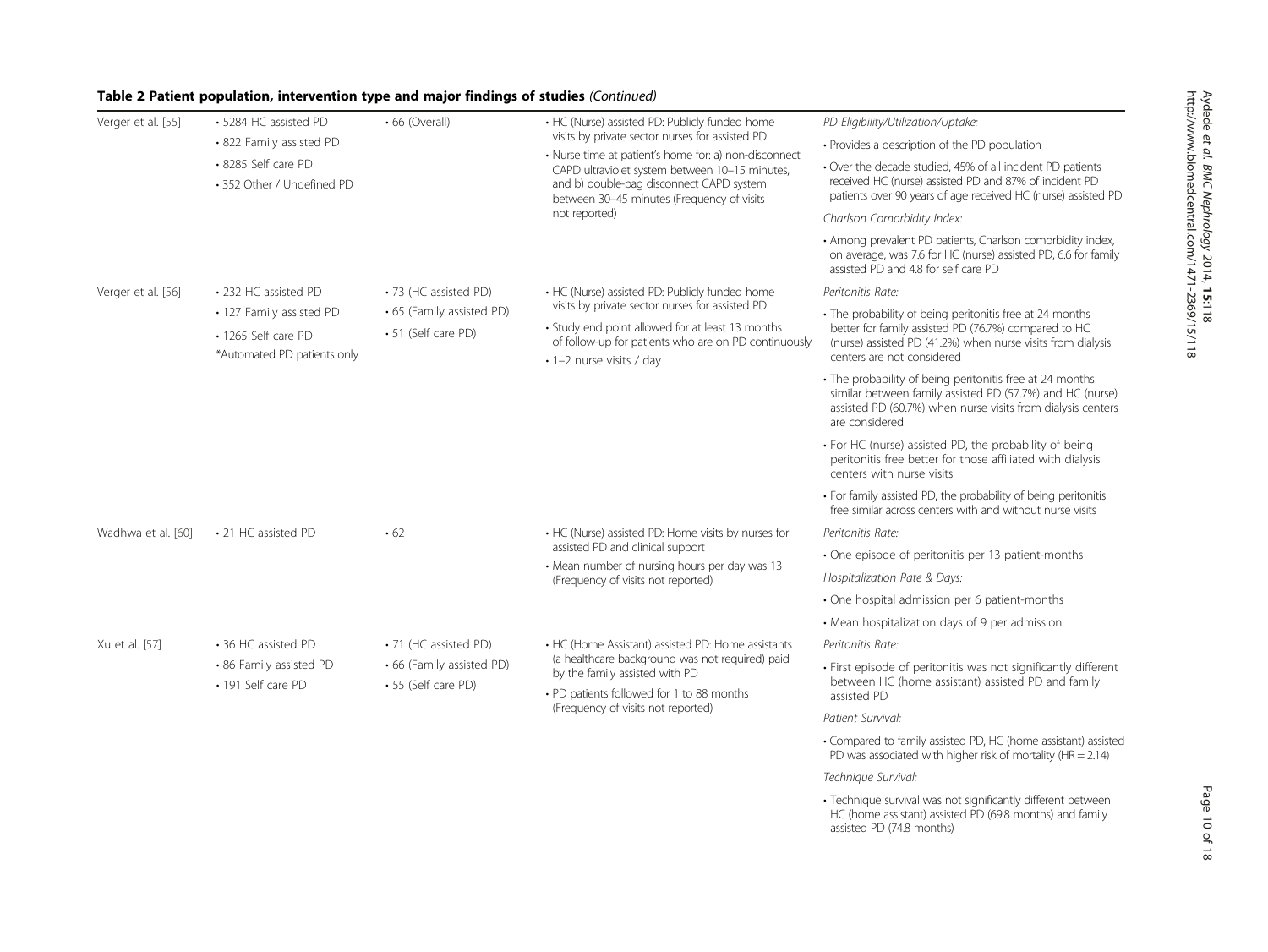Aydede et al. BMC Nephrology 2014, -<br>ต :118 http://www.biomedcentral.com/1471-2369/15/118

## Table 2 Patient population, intervention type and major findings of studies (Continued)

| Agraharkar et al. [63]<br>• 28 HC assisted HD |                           | .69                   | • HC (Nurse) Assisted HD: Home visit by registered<br>nurse for dialysis and clinical support                                                      | Hospital Days:                                                                                                                                                                                                                                           |
|-----------------------------------------------|---------------------------|-----------------------|----------------------------------------------------------------------------------------------------------------------------------------------------|----------------------------------------------------------------------------------------------------------------------------------------------------------------------------------------------------------------------------------------------------------|
|                                               |                           |                       |                                                                                                                                                    | • Mean hospitalization days of 9.43+/-1.83                                                                                                                                                                                                               |
|                                               |                           |                       | • Nephrologists also made home visits                                                                                                              | Costs:                                                                                                                                                                                                                                                   |
|                                               |                           |                       | • HD patients followed for 2 to 71 weeks                                                                                                           | • Weekly ongoing costs of HC(nurse) assisted HD were                                                                                                                                                                                                     |
|                                               |                           |                       | • Frequency of visits determined by the nephrologist<br>upon patient's discharge from the hospital                                                 | \$1200, in-center HD with ambulance transportation were<br>\$2640 and in-hospital dialysis were \$5241                                                                                                                                                   |
| <b>Babamohammadi</b>                          | • 19 HC assisted HD       | • 56 (HC assisted HD) | • HC (Nurse) Assisted HD: Visits every week before<br>HD schedule for clinical support and retraining                                              | 19 Clinical Outcomes:                                                                                                                                                                                                                                    |
| et al. [62]                                   | • 18 HD without HC        | • 58 (HD without HC)  |                                                                                                                                                    | • 15 out of the 19 items studied improved for home care                                                                                                                                                                                                  |
|                                               |                           |                       | • Mean follow-up for HC assisted HD patients were<br>27.1 months                                                                                   | group (weight gain, nausea, vomiting, headache, bone<br>pain, weakness and fatigue, and itching decreased                                                                                                                                                |
|                                               |                           |                       | • 4 visits / month                                                                                                                                 | and general condition and levels of BUN, creatinine,<br>potassium and phosphorus of the blood improved<br>significantly. Changes in the mean values of blood<br>pressure, pulse, temperature, sodium and calcium<br>and hematocrit were not significant) |
|                                               |                           |                       |                                                                                                                                                    |                                                                                                                                                                                                                                                          |
| Wilde et al. [64]                             | • 57 HC assisted PD or HD | • Not described       | • HC (Team): Home care team (3 nurses & 1 renal<br>care assistant) visits during pre-dialysis and dialysis<br>phase of care for PD and HD patients | Satisfaction with Home Care:                                                                                                                                                                                                                             |
|                                               |                           |                       |                                                                                                                                                    | • Overall satisfaction with home care program: a) pre-dialysis<br>phase of care - 76% very satisfied, 20% partly satisfied and b)                                                                                                                        |
|                                               |                           |                       | • Visits until transplantation, switch to hospital-based<br>dialysis or death (Frequency of visits not reported)                                   | dialysis phase of care - 80% very satisfied, 20% partly satisfied                                                                                                                                                                                        |
| .                                             |                           |                       |                                                                                                                                                    |                                                                                                                                                                                                                                                          |

<sup>a</sup>PD: Peritoneal Dialysis.

 $^{\beta}$ HC: Home Care.

Hemodialysis

<sup>Y</sup>CAPD: Continuous Ambulatory Peritoneal Dialysis.

δCCPD: Continuous Cycling Peritoneal Dialysis.

ε HD: Hemodialysis.

\*Elderly: Identifies studies focusing on patients at least 65 years of age and older.

<sup>ζ</sup>RH: Relative Hazard.

<sup>n</sup>cs-HR: Cause-Specific RH.

θ sd-RH: Fine and Gray Sub-Distribution RH.

ι OR: Odds ratio.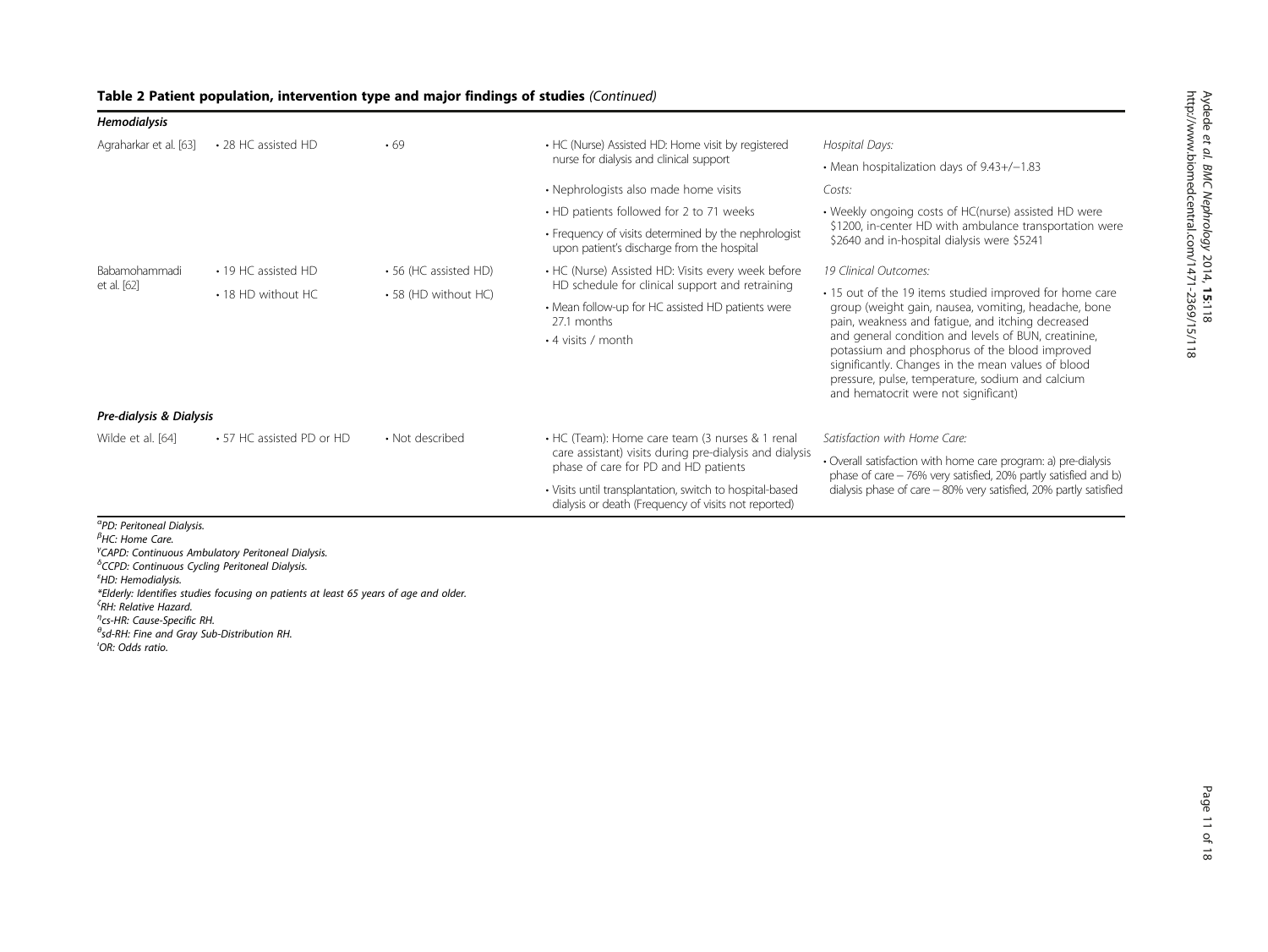## <span id="page-11-0"></span>Table 3 Risk of bias and confounding

| Risk of bias and confounding |                                                                                                                                                                                                                                         |
|------------------------------|-----------------------------------------------------------------------------------------------------------------------------------------------------------------------------------------------------------------------------------------|
|                              | Q1: Do the inclusion/exclusion criteria remain identical across the comparison groups (the individuals) of the study?                                                                                                                   |
| Yes                          | Castrale [48], Franco [59], Hsieh [49], Lobbedez [51,52], Verger [55,56], Xu [57]                                                                                                                                                       |
| Partially                    | Brunier [58], Lobbedez [50], Oliver [53,54], Ponferrada [61], Wadhwa [60]                                                                                                                                                               |
| Yes                          | Agraharkar [63], Babamohammadi [62]                                                                                                                                                                                                     |
| <b>No</b>                    | Wilde [64]                                                                                                                                                                                                                              |
|                              | Q2: Does the strategy for recruiting participants into the study remain identical across groups (individuals)?                                                                                                                          |
| Yes                          | Brunier [58], Castrale [48], Franco [59], Hsieh [49], Lobbedez [50-52], Oliver [53,54], Ponferrada [61], Verger [55,56],<br>Wadhwa [60], Xu [57]                                                                                        |
| Yes                          | Agraharkar [63], Babamohammadi [62]                                                                                                                                                                                                     |
| Yes                          | Wilde [64]                                                                                                                                                                                                                              |
|                              | Q3: Is the selection of the comparison group appropriate, after taking into account feasibility and ethical considerations?                                                                                                             |
| Yes                          | Castrale [48], Hsieh [49], Lobbedez [50-52], Oliver [53,54], Verger [55,56], Xu [57]                                                                                                                                                    |
| Not Applicable               | Brunier [58], Franco [59], Ponferrada [61], Wadhwa [60]                                                                                                                                                                                 |
| Yes                          | Babamohammadi [62]                                                                                                                                                                                                                      |
| Not Applicable               | Agraharkar [63]                                                                                                                                                                                                                         |
| Not Applicable               | Wilde [64]                                                                                                                                                                                                                              |
|                              | Q4: Does the study account for important variations in the execution of the study?                                                                                                                                                      |
| Yes                          | Castrale [48], Franco [59], Lobbedez [51,52], Oliver [53,54], Ponferrada [61], Verger [56]                                                                                                                                              |
| Partially                    | Brunier [58], Hsieh [49], Lobbedez [50], Wadhwa [60], Xu [57]                                                                                                                                                                           |
| Not Applicable               | Verger [55]                                                                                                                                                                                                                             |
| Yes                          | Babamohammadi [62]                                                                                                                                                                                                                      |
| Partially                    | Agraharkar [63]                                                                                                                                                                                                                         |
| No                           | Wilde [64]                                                                                                                                                                                                                              |
|                              | Q5: Were valid and reliable measures, implemented consistently across all study participants used to assess inclusion/exclusion criteria,<br>intervention/exposure outcomes, participant benefits and harms, and potential confounders? |
| Yes                          | Brunier [58], Castrale [48], Franco [59], Hsieh [49], Lobbedez [50-52], Oliver [53,54], Ponferrada [61], Verger [55,56],<br>Wadhwa [60], Xu [57]                                                                                        |
| Yes                          | Agraharkar [63], Babamohammadi [62]                                                                                                                                                                                                     |
| Yes                          | Wilde [64]                                                                                                                                                                                                                              |
|                              | Q6: Was the length of follow-up identical across study groups or remedied through analysis?                                                                                                                                             |
| Yes                          | Castrale [48], Lobbedez [51,52], Xu [57]                                                                                                                                                                                                |
| No                           | Hsieh [49], Lobbedez [50], Oliver [53], Verger [56]                                                                                                                                                                                     |
| Not Applicable               | Brunier [58], Franco [59], Oliver [54], Ponferrada [61], Verger [55], Wadhwa [60]                                                                                                                                                       |
| Yes                          | Babamohammadi [62]                                                                                                                                                                                                                      |
| Not Applicable               | Agraharkar [63]                                                                                                                                                                                                                         |
| Not Applicable               | Wilde [64]                                                                                                                                                                                                                              |
| adjustment method)?          | Q7: In cases of high loss to follow-up (or differential loss to follow-up), was the impact assessed (e.g., through sensitivity analysis or other                                                                                        |
| Yes                          | Lobbedez [51,52]                                                                                                                                                                                                                        |
| No                           | Brunier [58], Oliver [53], Wadhwa [60]                                                                                                                                                                                                  |
| Not Applicable               | Oliver [54], Ponferrada [61], Verger [55]                                                                                                                                                                                               |
|                              |                                                                                                                                                                                                                                         |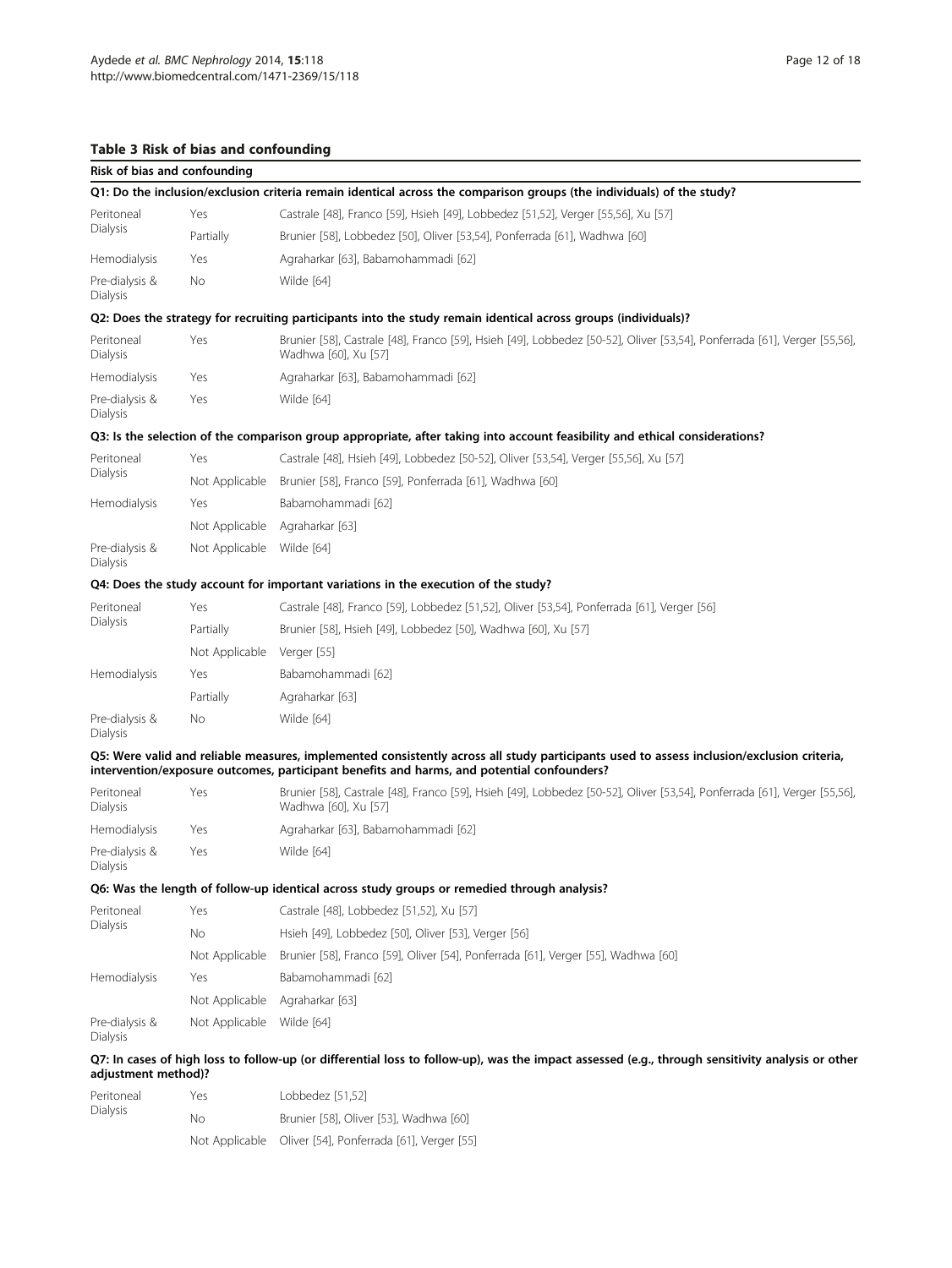#### Table 3 Risk of bias and confounding (Continued)

|                            | Cannot<br>Determine | Castrale [48], Franco [59], Hsieh [49], Lobbedez [50], Verger [56], Xu [57]                                                                                                                                                                       |  |  |
|----------------------------|---------------------|---------------------------------------------------------------------------------------------------------------------------------------------------------------------------------------------------------------------------------------------------|--|--|
| Hemodialysis               | Cannot<br>Determine | Agraharkar [63], Babamohammadi [62]                                                                                                                                                                                                               |  |  |
| Pre-dialysis &<br>Dialysis | <b>No</b>           | Wilde [64]                                                                                                                                                                                                                                        |  |  |
|                            |                     | Q8: Are all important primary outcomes accounted for in the results?                                                                                                                                                                              |  |  |
| Peritoneal<br>Dialysis     | Yes                 | Brunier [58], Castrale [48], Franco [59], Hsieh [49], Lobbedez [50-52], Oliver [53,54], Ponferrada [61], Verger [55,56]<br>Wadhwa [60], Xu [57]                                                                                                   |  |  |
| Hemodialysis               | Yes                 | Babamohammadi [62]                                                                                                                                                                                                                                |  |  |
|                            | Partially           | Agraharkar [63]                                                                                                                                                                                                                                   |  |  |
| Pre-dialysis &<br>Dialysis | Yes                 | Wilde [64]                                                                                                                                                                                                                                        |  |  |
|                            |                     | Q9: Are results believable taking study limitations into consideration?                                                                                                                                                                           |  |  |
| Peritoneal<br>Dialysis     | Yes                 | Brunier [58], Castrale [48], Franco [59], Hsieh [49], Lobbedez [50-52], Oliver [53,54], Ponferrada [61], Verger [55,56]<br>Wadhwa [60], Xu [57]                                                                                                   |  |  |
| Hemodialysis               | Yes                 | Agraharkar [63], Babamohammadi [62]                                                                                                                                                                                                               |  |  |
| Pre-dialysis &<br>Dialysis | Partially           | Wilde [64]                                                                                                                                                                                                                                        |  |  |
| propensity scores)?        |                     | Q10: Did the study attempt to balance the allocation between the groups or match groups (e.g., through stratification, matching,                                                                                                                  |  |  |
| Peritoneal                 | Yes                 | Castrale [48], Lobbedez [51,52], Oliver [53], Verger [56], Xu [57]                                                                                                                                                                                |  |  |
| Dialysis                   | <b>No</b>           | Hsieh [49], Lobbedez [50], Oliver [54], Verger [55]                                                                                                                                                                                               |  |  |
|                            | Not Applicable      | Brunier [58], Franco [59], Ponferrada [61], Wadhwa [60]                                                                                                                                                                                           |  |  |
| Hemodialysis               | Yes                 | Babamohammadi [62]                                                                                                                                                                                                                                |  |  |
|                            | Not Applicable      | Agraharkar [63]                                                                                                                                                                                                                                   |  |  |
| Pre-dialysis &<br>Dialysis | Not Applicable      | Wilde [64]                                                                                                                                                                                                                                        |  |  |
|                            |                     | Q11: Were important confounding variables taken into account in the design and/or analysis (e.g., through matching, stratification,<br>interaction terms, multivariate analysis, or other statistical adjustment such as instrumental variables)? |  |  |
| Peritoneal                 | Partially           | Castrale [48], Franco [59], Hsieh [49], Lobbedez [51,52], Oliver [53], Verger [56], Xu [57]                                                                                                                                                       |  |  |
| <b>Dialysis</b>            | <b>No</b>           | Brunier [58], Lobbedez [50], Oliver [54], Ponferrada [61], Verger [55], Wadhwa [60]                                                                                                                                                               |  |  |
| Hemodialysis               | Yes                 | Babamohammadi [62]                                                                                                                                                                                                                                |  |  |

Based on studies with pertinent information, patients in Canada [[53,54\]](#page-17-0) were offered 14 visits per week for help with their PD exchanges and for the provision of clinical and social support. These patients received, on average, 5.8 visits per week during the first year of their dialysis [\[53](#page-17-0)]. In a USA program, a routine visit to a new PD patient was carried out to ensure proper installation of the cycler for an effective dialysis and non-routine visits were made only on an as-needed basis [[61](#page-17-0)]. In this program, a visit took approximately four hours. Another USA program focused on ESRD patients with multiple medical and social problems [\[60\]](#page-17-0). In this program, a visit to help patients with their PD exchanges and to provide clinical and social support took, on average, 13 hours. In

No Agraharkar [[63](#page-17-0)]

No Wilde [\[64](#page-17-0)]

Pre-dialysis & Dialysis

> a HD study from Iran, the HC intervention was designed to conduct one visit per week before the HD schedule for clinical support and retraining [[62](#page-17-0)].

#### **Outcomes**

## Peritoneal dialysis

While most of the PD studies focused on outcomes related to PD treatment (Table [2](#page-5-0)), a few provided insights into how the availability of assisted PD offers a choice to patients who are unable to perform their RRT independently. A description of the PD population in France [\[55](#page-17-0)], where healthcare system supports nurse assisted PD, revealed that 45% of all PD patients and 87% of those over 90 years of age were assisted by a nurse. Studies have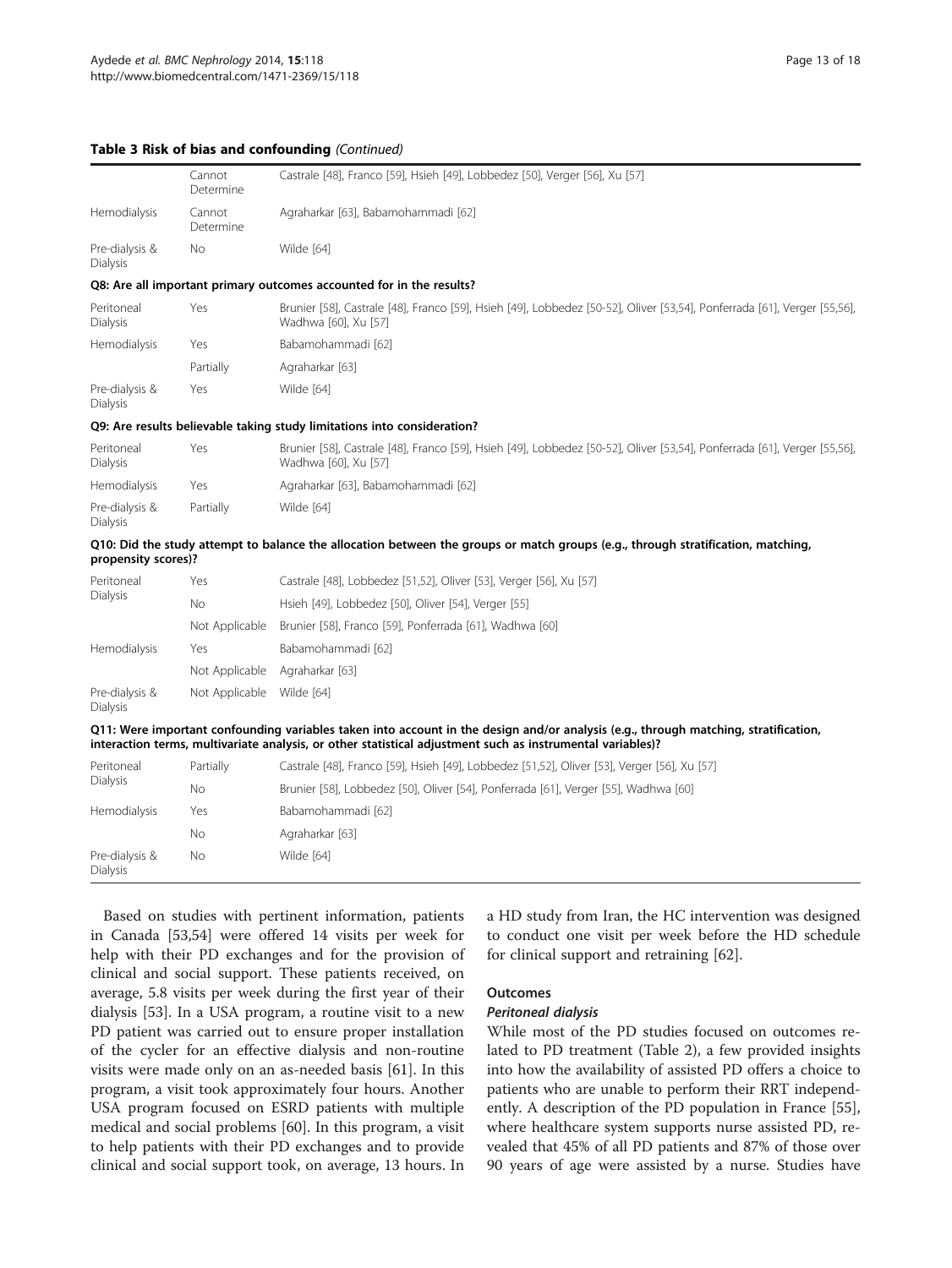shown that the availability of nurse assisted PD increases the eligibility for PD among elderly patients [\[53](#page-17-0)] and improved the uptake of PD in general [[50\]](#page-17-0). One study [[54](#page-17-0)] emphasized the importance of the availability of family assistance for PD utilization even in regions where HC assisted PD is available.

In PD studies with comparators, outcomes such as peritonitis rate and technique and patient survival constituted the main areas of focus. In general PD populations, studies using information from RDPLF concluded that technique failure/transfer to HD was lower among HC (nurse) assisted PD patients when compared to self care PD patients only [\[51,52\]](#page-17-0) and to self care PD and family assisted PD patients as a group [[51\]](#page-17-0). Another study in general PD populations [[57](#page-17-0)], where homeassistants who were not required to have a background in healthcare helped PD patients, found that the probability of technique survival times were similar between HC assisted PD and family assisted PD patients. Studies that focused on elderly concluded that the probability of technique failure was similar between HC (nurse) assisted PD patients and comparators including patients on self care PD [[48\]](#page-17-0) and traditional modalities (i.e., self care PD and in-center HD) [\[53](#page-17-0)]. The probability of technique failure following an episode of peritonitis was also similar between home-assistant assisted PD and self care PD and family assisted PD patients [\[49](#page-17-0)].

Peritonitis rate was another outcome examined in PD studies with comparators. In almost all of these studies, HC assisted PD patients and the comparators (including family assisted PD among general PD populations [\[57](#page-17-0)], self care PD among elderly [\[48\]](#page-17-0) and self care PD and family assisted PD among elderly [[49](#page-17-0)]) had similar probabilities of being peritonitis free. In one study [\[52](#page-17-0)], HC assisted PD patients had lower peritonitis rates when compared to self care PD. In another study [\[56\]](#page-17-0), HC assisted PD patients had higher peritonitis rates when compared to family assisted PD patients. However, the difference in peritonitis rates observed in the latter study disappeared when the effects of regular nurse visits from dialysis centers to the HC assisted PD patients were taken into consideration.

Most of the PD studies with comparators that examined patient survival found a higher probability of mortality among HC assisted PD patients. This result continued to hold across different comparators including self care PD among general PD populations [\[51,52\]](#page-17-0), self care PD and family assisted PD among general PD populations [[51](#page-17-0)], family assisted PD among general PD populations [[57](#page-17-0)], and self care PD among elderly PD populations [\[48](#page-17-0)]. Two studies about elderly populations were exceptions. In the first study, the risk of mortality did not differ between patients receiving nurse assisted PD and those on traditional modalities [\[53\]](#page-17-0). In the second study, peritonitis-related

mortality was similar among home-assistant assisted PD and self care PD and family assisted PD patients [\[49\]](#page-17-0).

The PD studies without comparators focused on varying outcomes such as identifying critical elements of a home visit [[61](#page-17-0)] and exploring costs of RRTs [[58\]](#page-17-0). The studies that considered PD patients with severe disability reported peritonitis rates that ranged from 1 episode per 13.0 patient-months [[60\]](#page-17-0) to 20.1 patient-months [[58](#page-17-0)] and hospitalization rates that ranged from 1 admission per 6.0 patient-months [[60](#page-17-0)] to15.3 patient-months [\[58](#page-17-0)]. A recent study from Brazil [\[59](#page-17-0)] found 1 peritonitis episode per 37.0 patient-months and 60% patient survival at one year among a general PD population.

## Hemodialysis

The HD study with a comparator [\[62\]](#page-17-0) concluded that patients in HC group had improved on 15 of the 19 outcomes considered (including decreases in nausea, vomiting, headache, bone pain, weakness and fatigue and itching and improvements in general condition and the levels of creatinine, potassium and phosphorus of the blood). The HD study without a comparator [[63\]](#page-17-0) focused on patients diagnosed with terminal illness and found that, on average, patients were hospitalized for 9.43 days.

## Pre-dialysis and dialysis

Based on survey results, more than three-fourths of PD and HD patients were very satisfied with the pre-dialysis and dialysis phase of their care after the implementation of HC program [[64\]](#page-17-0). The HC team consisting of three nurses and one renal care assistant provided continuous social support to patients. The HC team also collected information about patients' life goals and provided information to them about their dialysis modalities.

## Risk of bias and confounding

While most studies had low risk of bias in many domains (Table [3](#page-11-0)), apart from two studies [[51,52\]](#page-17-0) that used imputations techniques for missing information, loss to follow-up was rarely discussed. Some of the studies [[48](#page-17-0),[49,51-53,56,57](#page-17-0)] have taken into consideration confounding variables such as age and Charlson Comorbidity Index (CCI). The CCI summarizes the impact comorbid conditions have on survival by assigning higher weights to more severe coexisting conditions such as metastatic carcinoma and lower weights to less severe ones such as dementia [\[65-67](#page-17-0)]. While CCI is one of the most widely used risk adjustment techniques in observational studies, the characteristics of CKD populations may require multidimensional prognostic indices that take into account physical, psychological, cognitive, functional and social factors [[68](#page-17-0)]. One of the studies included in this SR reported on the physical performance of patients using Karnofsky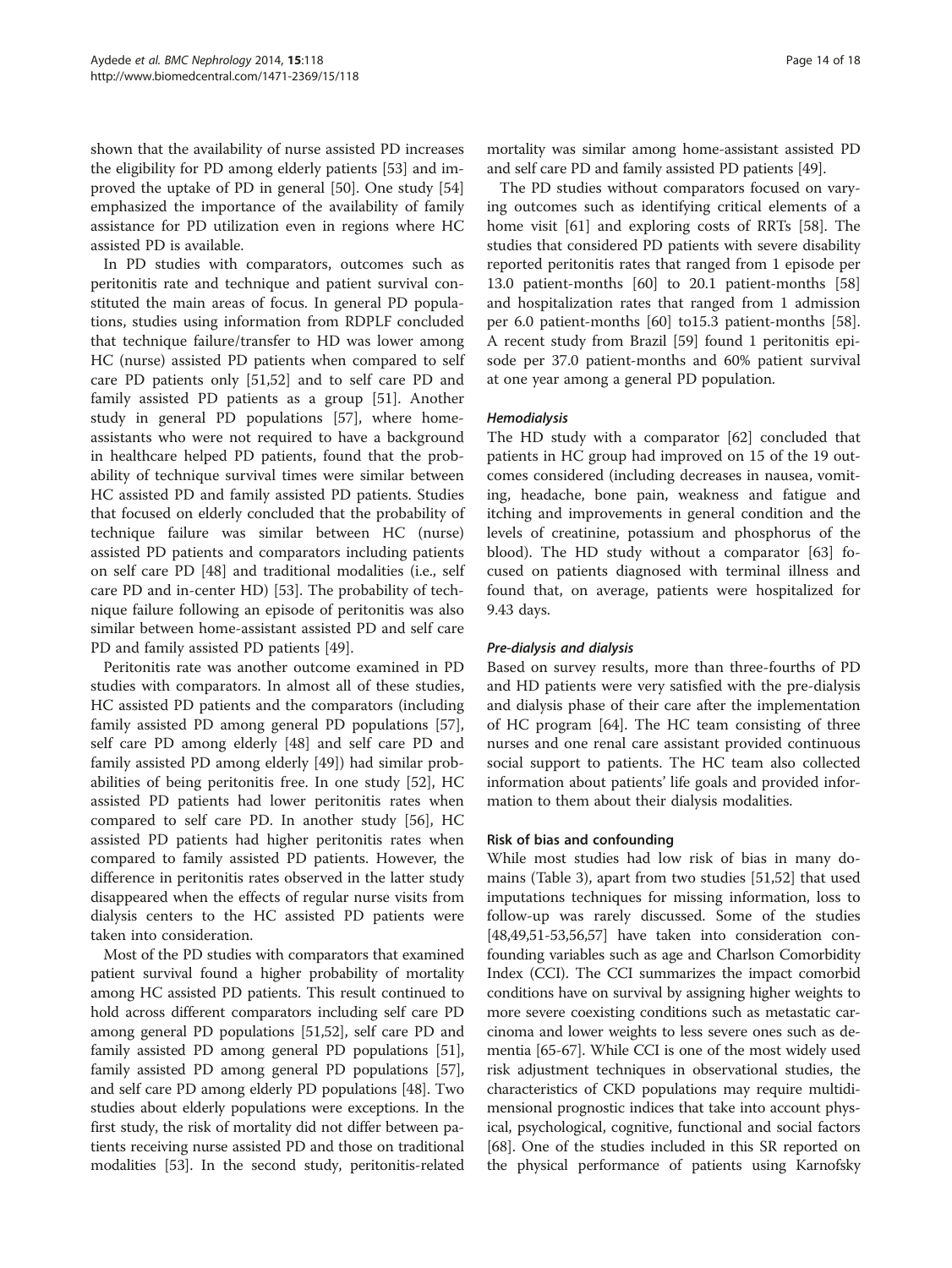Scale in addition to providing information on their comorbidity scores [[59](#page-17-0)]. Apart from the descriptive information incorporated in the latter study, there were no studies that incorporated multidimensional indices as another confounding variable in their analysis.

## **Discussion**

Our SR revealed that most of the studies that examined the impact of HC services among CKD patients focused on dialysis patients, in general, and PD patients, in particular. Among RRTs, assisted PD provides an option for ESRD patients who prefer home-based dialysis therapies but have barriers to self care including physical disability and cognitive impairment. HC assisted PD becomes especially valuable for ESRD patients with additional barriers to self care such as social isolation. The current increases in the prevalence of elderly ESRD patients partly explain the greater emphasis placed on assisted PD in the CKD HC literature.

The HC assisted PD studies incorporated in this review mostly underscored clinically relevant outcomes for PD such as peritonitis rate and technique and patient survival. The findings show that technique survival and peritonitis rates for HC assisted PD patients were at least similar to or better than those for self care PD and family assisted PD patients. The studies that found better technique survival [\[51,52\]](#page-17-0) and peritonitis rates [[52](#page-17-0)] for HC (nurse) assisted PD patients relied on national level French registry using the same time period. The availability of HC assisted PD may reduce the likelihood of adverse events by improving patient's psycho-social status and supporting them in adhering to the basic principles of PD including peritonitis prevention. Further studies are needed to examine if favorable outcomes continue to hold for HC assisted PD patients in different regions across the world.

Most PD studies found a higher probability of mortality among HC assisted PD patients when compared to self care PD or family assisted PD. These studies indicated that patients in their HC assisted PD group were older and had higher levels of comorbidities as captured by the CCI. The higher probability of mortality among HC assisted PD patients persisted in studies that controlled for age and CCI differences across groups. The authors mostly attributed this finding to data insufficiencies in capturing disabilities among PD populations. Apart from one study [[59](#page-17-0)] that described comorbidity and physical performance in their study population, there were no studies that incorporated multidimensional indices that take into account physical, psychological, cognitive, functional and social factors as another confounding variable in their analysis.

The studies included in this SR provided limited information about the characteristics of the HC interventions. In general, technical requirements imposed on HC

intervention based on the dialysis type used are well known among the CKD community. Additional studies that consider HC interventions with varying scope and frequency and duration of visits in different CKD populations will provide helpful information to the CKD community, especially for those who are considering HC programs for their own clinic/practice.

One of the gaps in the literature that was identified by our SR is related to the provision of HC services among non-ESRD CKD populations. Apart from one study [[64](#page-17-0)] that incorporated information about patient experiences with the implementation of a HC program that affected both the dialysis and pre-dialysis phases of their care, there were no studies that explored the impact HC has on non-ESRD CKD populations. It is well known that CKD is often accompanied by several comorbid conditions, is common among older people and its prevalence increases with age. As emphasized by the World Kidney Day 2014 Steering Committee [[69\]](#page-17-0), these characteristics of CKD coupled with increased life expectancy worldwide call for further explorations into ways of optimizing health for elderly populations. The impact different HC services might have in improving health among non-ESRD CKD patients is one such area that deserves further explorations.

The lack of studies on the impact home palliative care has on patients with CKD is another gap in the literature that was identified by our SR. The quality of life considerations for CKD patients who are at the advance stages of their disease require focus on several issues including the management of their physical and psycho-social symptoms and the development of an advanced care plan that sets the goals for their care [[70-74](#page-17-0)]. Studies that examine the impact home palliative care has on patients with CKD who are at the advance stages of their disease will help further advance the integration of palliative and renal care.

Our SR identified other gaps in the literature. There were no studies about HC provision among kidney transplant patients. Studies related to HC provision among HD patients were limited to small samples.

The HC interventions incorporated in the CKD literature were mostly limited to nursing care for ESRD patients. There were no studies about the provision of home support for activities of daily living or respite care for caregivers of CKD patients. While HC may become more important as CKD severity increases and, in the case of ESRD, it may be most useful for patients on home-based dialysis modalities or for those who choose conservative care, further studies are needed to quantify these differing levels of HC use and its impact.

One of the strengths of our study is the comprehensive SR conducted on a topic where there were, to the best of our knowledge, no previous SR undertaken. The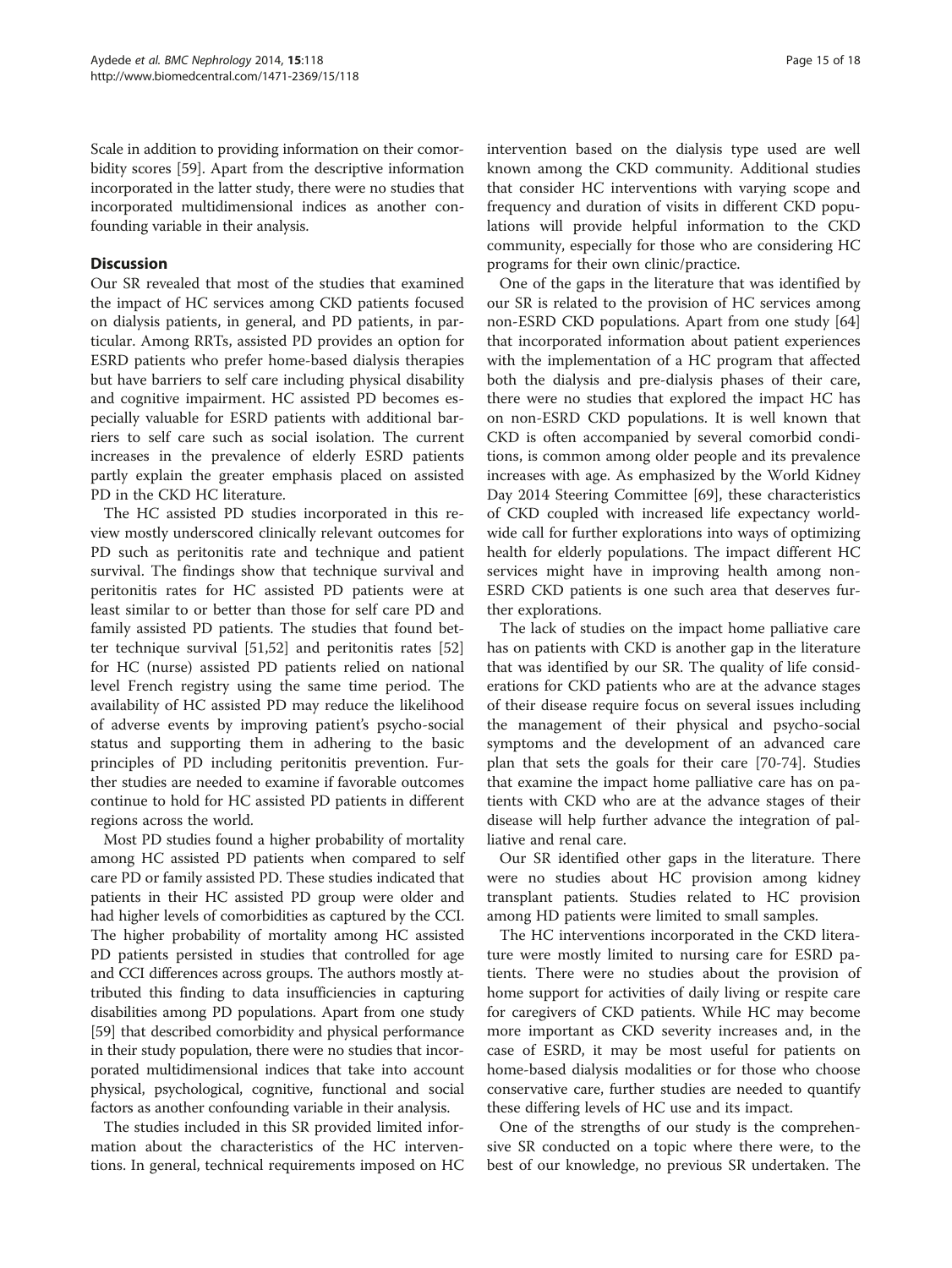<span id="page-15-0"></span>comprehensive electronic database searches coupled with hand searches and expert consultations resulted in the identification of several gaps in the literature.

Our study has several limitations. One of the limitations of our study is arising from the subject matter itself. HC, as encompassing a diverse set of medical and psycho-social services, is one of the health services research areas that are constantly evolving with limited standardization in terminology. Our study which focused on the intersection of home care with CKD faced additional challenges given the changes in CKD definition itself in the past years that is continuing through today [[75\]](#page-17-0). We made an attempt to balance this fundamental limitation by conducting comprehensive database searches, extensive hand searches and expert consultations. Second limitation of our study is the layered approached followed in study selection. Third limitation is the focus on studies published in English. Given the diversity of HC services, resource and time considerations were crucial factors in our decision to follow a layered study selection approach and to focus on studies published in English. As indicated above, we made an attempt to balance these limitations by conducting comprehensive database searches, extensive hand searches and expert consultations. Another limitation is our inability to conduct a meta-analysis for our study. The diversity of patient populations, HC interventions and outcomes studied made it impossible to conduct a meta-analysis.

## Conclusions

In this era of aging world population and medical and technical advances, chronic diseases, such as CKD, are growing in incidence and prevalence. HC may be useful in providing a more efficient and higher quality care for CKD patients. However, a synthesis of evidence on the effects of HC among CKD patients has not been undertaken. Our SR, which aimed at filling this void, revealed that extant studies almost exclusively focused on nurse assisted HC patients examining mostly PD related clinical outcomes. Our study concluded that there are several gaps in the literature. Specifically, there were no studies in areas such as home support for activities of daily living, palliative care at home or respite care for caregivers of CKD patients, in general, or for ESRD patients, in particular.

## Appendix

MEDLINE Search Strategy:

- 1. exp kidney diseases/
- 2. exp renal replacement therapy/
- 3. ((kidney or renal) adj2 (disease\* or failure or damage or insufficiency)).mp.
- 4. ((kidney or renal) adj2 (transplant\*5 or dysfunction or therap\*)).mp.
- 5. (dialysis or dialyses or haemodialysis).mp.
- 6. Kidney, Artificial/
- 7. (kidney\* adj artificial).mp.
- 8. or/1-7 (540012)
- 9. exp home care services/
- 10. (domiciliary adj3 (care or service\$ or nurs\$)).mp.
- 11. "home nurs\$3".mp.
- 12. ((home or care) adj3 (nonprofession\$ or nonprofessional\$)).mp.
- 13. (homemaker adj3 service\$).mp.
- 14. (home adj3 service\$).mp.
- 15. "home care".mp.
- 16. (home adj3 (renal or dialys\$3 or hemodialy\$3 or peritoneal)).mp.
- 17. ((parenteral or nutrition or feeding) adj home).mp.
- 18. ("hospital at home" or "hospital in the home" or "in-home care").mp.
- 19. "home health care".mp.
- 20. (Home adj3 (rehabilitation or occupational or physical or physiotherap\$ or social worker\$ or speech)).mp.
- 21. Day Care/
- 22. (palliative adj5 home).mp.
- 23. ((caregiver\$ or care-giver\$ or carer\$) adj3 "respite care").mp.
- 24. ((long-term or long term) adj3 (home care or home-care)).mp.
- 25. activities of daily living.sh. and home.tw.
- 26. (personal care adj3 home).mp.
- 27. (self-care adj3 home).mp.
- 28. (day adj3 care).mp.
- 29. self care.sh. and home.tw.
- 30. or/9-29
- 31. 8 and 30
- 32. limit 31 to (english language and yr="1990 -Current")
- 33. limit 32 to "all child (0 to 18 years)"
- 34. 32 not 33.

## Abbreviations

CKD: Chronic kidney disease; RRT: Renal replacement therapy; ESRD: End-stage renal disease; HC: Home care; PD: Peritoneal dialysis; HD: Hemodialysis; HHD: Home hemodialysis; SR: Systematic review; KDIGO: Kidney Disease: Improving Global Outcomes; RDPLF: French Language Peritoneal Dialysis Registry; CCI: Charlson Comorbidity Index; CCPD: Continuous cycling PD; CAPD: Continuous ambulatory PD.

#### Competing interests

The authors declare that they have no competing interests.

#### Authors' contributions

SKA contributed to the conception and design, analysis and interpretation of results, and drafted the manuscript. PK contributed to the conception and design, interpretation of results and provided input for manuscript revision. OD contributed to the interpretation of results and provided input for manuscript revision. AL contributed to the conception and design,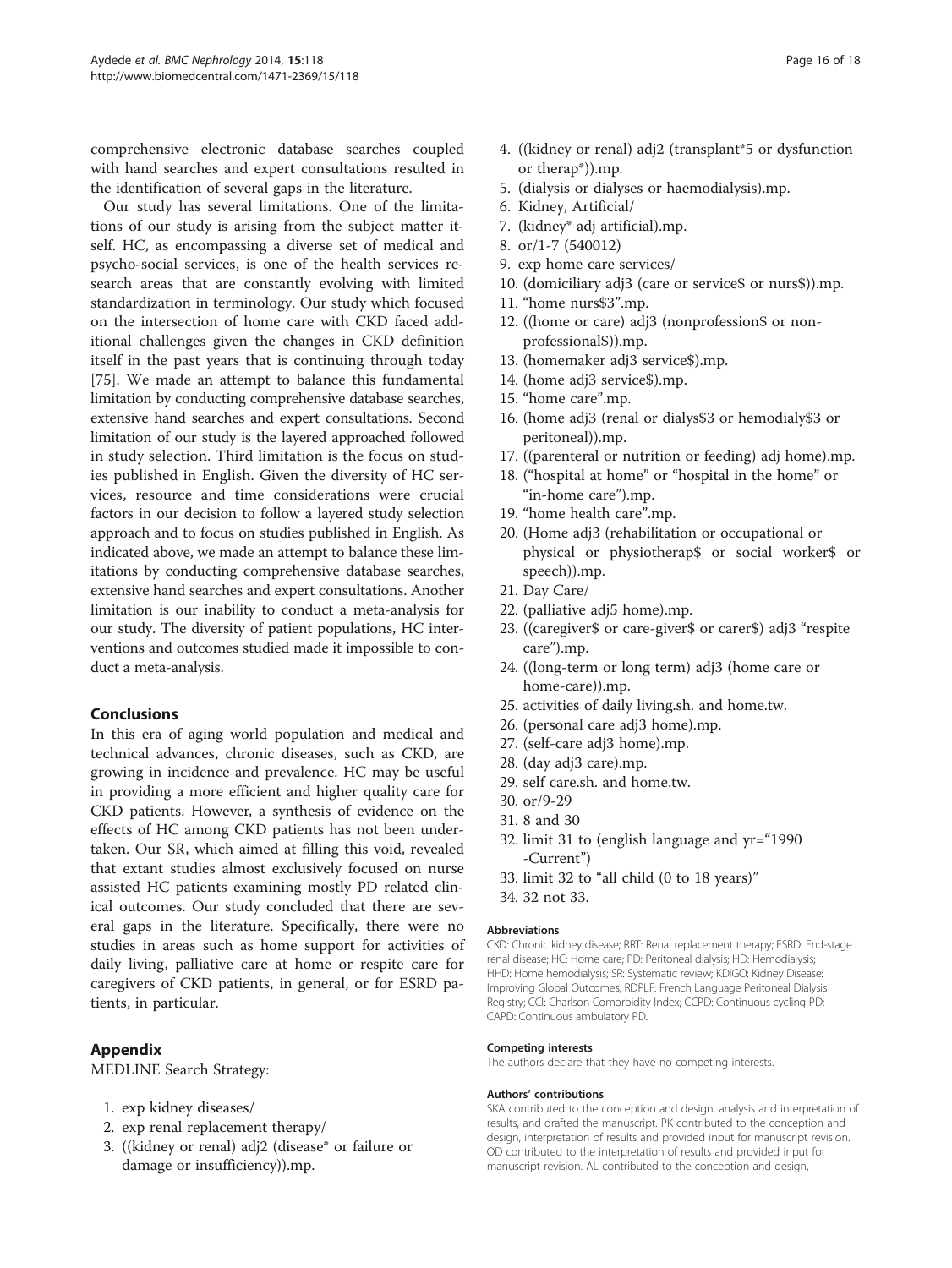<span id="page-16-0"></span>interpretation of results and provided input for manuscript revision. All authors have read and approved the final manuscript.

#### Acknowledgements

This research is supported by an Allied Health Research grant (no.KFOC110022) from the Kidney Foundation of Canada. The authors thank Sharon Stevens for electronic searches. Research assistants Simon Tai, Mithila Makhijani, Thomas Ferguson and Michelle Wong provided excellent support in the earlier phases of this study.

#### Author details

<sup>1</sup>School of Population and Public Health, The University of British Columbia and Provincial Health Services Authority, 700-1380 Burrard Street, Vancouver, BC V6Z 2H3, Canada. <sup>2</sup>Faculty of Medicine, Section of Nephrology, University of Manitoba and Seven Oaks General Hospital, Room 2PD02 – 2300 McPhillips Street, Winnipeg, MB R2V 3M3, Canada. <sup>3</sup>British Columbia Provincial Renal Agency, Providence Bldg, Room 570.4, 1081 Burrard Street, Vancouver, BC V6Z 1Y6, Canada. <sup>4</sup>Division of Nephrology, Providence Bldg, Room 6010A, The University of British Columbia and British Columbia Provincial Renal Agency, 1081 Burrard Street, Vancouver, BC V6Z 1Y6, Canada.

#### Received: 5 February 2014 Accepted: 19 June 2014 Published: 18 July 2014

#### References

- 1. United Nations, Department of Economic and Social Affairs, Population Division: World Population Prospects: the 2010 Revision, Highlights and Advance Tables. 2011. Working Paper No. ESA/P/WP.220.
- 2. Canadian Institute for Health Information: Canadian Organ Replacement Register Annual Report: Treatment of end-Stage Organ Failure in Canada, 2000 to 2009. Ottawa: Canadian Institute for Health Information; 2011.
- Zoccali C, Kramer A, Jager KJ: Chronic kidney disease and end-stage renal disease–a review produced to contribute to the report 'Status of health in the European Union: towards a healthier Europe'. NDT Plus 2010, 3:213–224.
- 4. Davison SN: Pain in hemodialysis patients: prevalence, cause, severity, and management. Am J Kidney Dis 2003, 42(6):1239–1247.
- Brown EA: Epidemiology of renal palliative care. J Palliat Med 2007, 10(6):1248–1252.
- Fan SL, Sathick I, McKitty K, Punzalan S: Quality of life of caregivers and patients on peritoneal dialysis. Nephrol Dial Transplant 2008, 23(5):1713–1719.
- 7. Kurella M, Covinsky KE, Collins AJ, Chertow GM: Octogenarians and nonagenarians starting dialysis in the United States. Ann Intern Med 2007, 146(3):177–183.
- 8. Cook WL, Jassal SV: Functional dependencies among the elderly on hemodialysis. Kidney Int 2008, 73(11):1289–1295.
- 9. Weiner DE, Scott TM, Giang LM, Agganis BT, Sorensen EP, Tighiouart H, Sarnak MJ: Cardiovascular disease and cognitive function in maintenance hemodialysis patients. Am J Kidney Dis 2011, 58(5):773-781.
- 10. Brown EA: How to address barriers to peritoneal dialysis in the elderly. Perit Dial Int 2011, 31(Suppl 2):S83-S85.
- 11. Jager KJ, Korevaar JC, Dekker FW, Krediet RT, Boeschoten EW: The effect of contraindications and patient preference on dialysis modality selection in ESRD patients in the Netherlands. Am J Kidney Dis 2004, 43(5):891–899.
- 12. Soni RK, Weisbord SD, Unruh ML: Health-related quality of life outcomes in chronic kidney disease. Curr Opin Nephrol Hypertens 2010, 19(2):153–159.
- 13. Finkelstein FO, Arsenault KL, Taveras A, Awuah K, Finkelstein SH: Assessing and improving the health-related quality of life of patients with ESRD. Nat Rev Nephrol 2012, 8(12):718–724.
- 14. Pagels AA, Soderkvist BK, Medin C, Hylander B, Heiwe S: Health-related quality of life in different stages of chronic kidney disease and at initiation of dialysis treatment. Health Qual Life Outcomes 2012, 10:71.
- 15. Canadian Healthcare Association: Home Care in Canada: From the Margins to the Mainstream. Ottawa, Ontario: CHCA; 2009.
- 16. Prakash S, Perzynski AT, Austin PC, Wu CF, Lawless ME, Paterson JM, Quinn RR, Sehgal AR, Oliver MJ: Neighborhood socioeconomic status and barriers to peritoneal dialysis: a mixed methods study. Clin J Am Soc Nephrol 2013, 8(10):1741–1749.
- 17. World Health Organization: Active Ageing: A Policy Framework. Geneva: World Health Organization; 2002.
- 18. Lee H, Manns B, Taub K, Ghali WA, Dean S, Johnson D, Donaldson C: Cost analysis of ongoing care of patients with end-stage renal disease: the impact of dialysis modality and dialysis access. Am J Kidney Dis 2002, 40(3):611–622.
- 19. McFarlane PH, Pierratos A, Redelmeier DA: Cost savings of home nocturnal versus conventional in-center hemodialysis. Kidney Int 2002, 62:2216–2222.
- 20. Kroeker A, Clark WF, Heidenheim AP, Kuenzig L, Leitch R, Meyette M, Muirhead N, Ryan H, Welch R, White S, Lindsay RM: An operating cost comparison between conventional and home quotidian hemodialysis. Am J Kidney Dis 2003, 42(Suppl 1):49–55.
- 21. Komenda P, Chan C, Pauly RP, Levin A, Copland M, Pierratos A, Sood MM: The evaluation of a successful home hemodialysis program: establishing a prospective framework for quality. Clin Nephrol 2009, 71(5):467–474.
- 22. Dratwa M: Costs of home assistance for peritoneal dialysis: results of a European survey. Kidney Int 2008, 73(Suppl 108s):S72–S75.
- 23. Grun RP, Constantinovici N, Normand C, Lamping DL: Costs of dialysis for elderly people in the UK. Nephrol Dial Transplant 2003, 18(10):2122–2127.
- 24. De Vecchi AF, Dratwa M, Wiedemann ME: Healthcare systems and endstage renal disease (ESRD) therapies–an international review: costs and reimbursement/funding of ESRD therapies. Nephrol Dial Transplant 1999, 14(Suppl 6):31–41.
- 25. Li PK, Cheung WL, Lui SL, Blagg C, Cass A, Hooi LS, Lee HY, Locatelli F, Wang T, Yang CW, Canaud B, Cheng YL, Choong HL, de Francisco AL, Gura V, Kaizu K, Kerr PG, Kuok UI, Leung CB, Lo WK, Misra M, Szeto CC, Tong KL, Tungsanga K, Walker R, Wong AK, Yu AW: Increasing home based dialysis therapies to tackle dialysis burden around the world: a position statement on dialysis economics from the 2nd Congress of the International Society for Hemodialysis. Nephrology (Carlton) 2011, 16(1):53–56.
- 26. Collins AJ, Foley RN, Chavers B, Gilbertson D, Herzog C, Johansen K, Kasiske B, Kutner N, Liu J, Peter W, Guo H, Gustafson S: USRDS 2011 annual data report–atlas of chronic kidney disease and end-stage renal disease in the United States: costs of ESRD. Am J Kidney Dis 2012, 59(Suppl 1):e281–e290.
- 27. Povlsen JV, Ivarsen P: Assisted automated peritoneal dialysis (AAPD) for the functionally dependent and elderly patient. Perit Dial Int 2005, 25(Suppl 3):S60–S63.
- 28. Smyth A, McCann E, Redahan L, Lambert B, Mellotte GJ, Wall CA: Peritoneal dialysis in an ageing population: a 10-year experience. Int Urol Nephrol 2012, 44(1):283–293.
- 29. Cheng CH, Shu KH, Chuang YW, Huang ST, Chou MC, Chang HR: Clinical outcome of elderly peritoneal dialysis patients with assisted care in a single medical center - a 25-year experience. Nephrology (Carlton) 2013, 18(6):468–473.
- 30. Jagose JT, Afthentopoulos IE, Shetty A, Oreopoulos DG: Successful use of continuous ambulatory peritoneal dialysis in octogenarians. Adv Perit Dial 1996, 12:126–131.
- 31. Szeto CC, Kwan BC, Chow KM: Peritonitis risk for older patients on peritoneal dialysis. Perit Dial Int 2008, 28(5):457-460.
- 32. Sunder S, Taskapan H, Jojoa J, Krishnan M, Khandelwal M, Izatt S, Chu M, Subramanian P, Chinthalapalli H, Lobbedez T, Jassal SV, Bargman JM, Oreopoulos DG: Chronic peritoneal dialysis in the tenth decade of life. Int Urol Nephrol 2004, 36(4):605–609.
- 33. Castro MJ, Celadilla O, Munoz I, Martinez V, Minguez M, Auxiliadora Bajo M, del Peso G: Home training experience in peritoneal dialysis patients. EDTNA ERCA J 2002, 28(1):36–39.
- 34. Ozturk S, Yucel L, Guvenc S, Ekiz S, Kazancioglu R: Assessing and training patients on peritoneal dialysis in their own homes can influence better practice. J Ren Care 2009, 35(3):141–146.
- 35. Russo R, Manili L, Tiraboschi G, Amar K, De Luca M, Alberghini E, Ghiringhelli P, De Vecchi A, Porri MT, Marinangeli G, Rocca R, Paris V, Ballerini L: Patient re-training in peritoneal dialysis: why and when it is needed. Kidney Int 2006, 70(Suppl 103s):S127–S132.
- 36. Bernardini J, Nagy M, Piraino B: Pattern of noncompliance with dialysis exchanges in peritoneal dialysis patients. Am J Kidney Dis 2000, 35(6):1104-1110.
- 37. Tennankore KK, Kim SJ, Chan CT: The feasibility of caregiver-assisted home nocturnal hemodialysis. Nephron Clin Pract 2012, 122(1–2):17–23.
- 38. Cohen LM, Germain M, Poppel DM, Woods A, Kjellstrand CM: Dialysis discontinuation and palliative care. Am J Kidney Dis 2000, 36(1):140-144.
- 39. Smith C, Da Silva-Gane M, Chandna S, Warwicker P, Greenwood R, Farrington K: Choosing not to dialyse: evaluation of planned non-dialytic management in a cohort of patients with end-stage renal failure. Nephron Clin Pract 2003, 95(2):c40–c46.